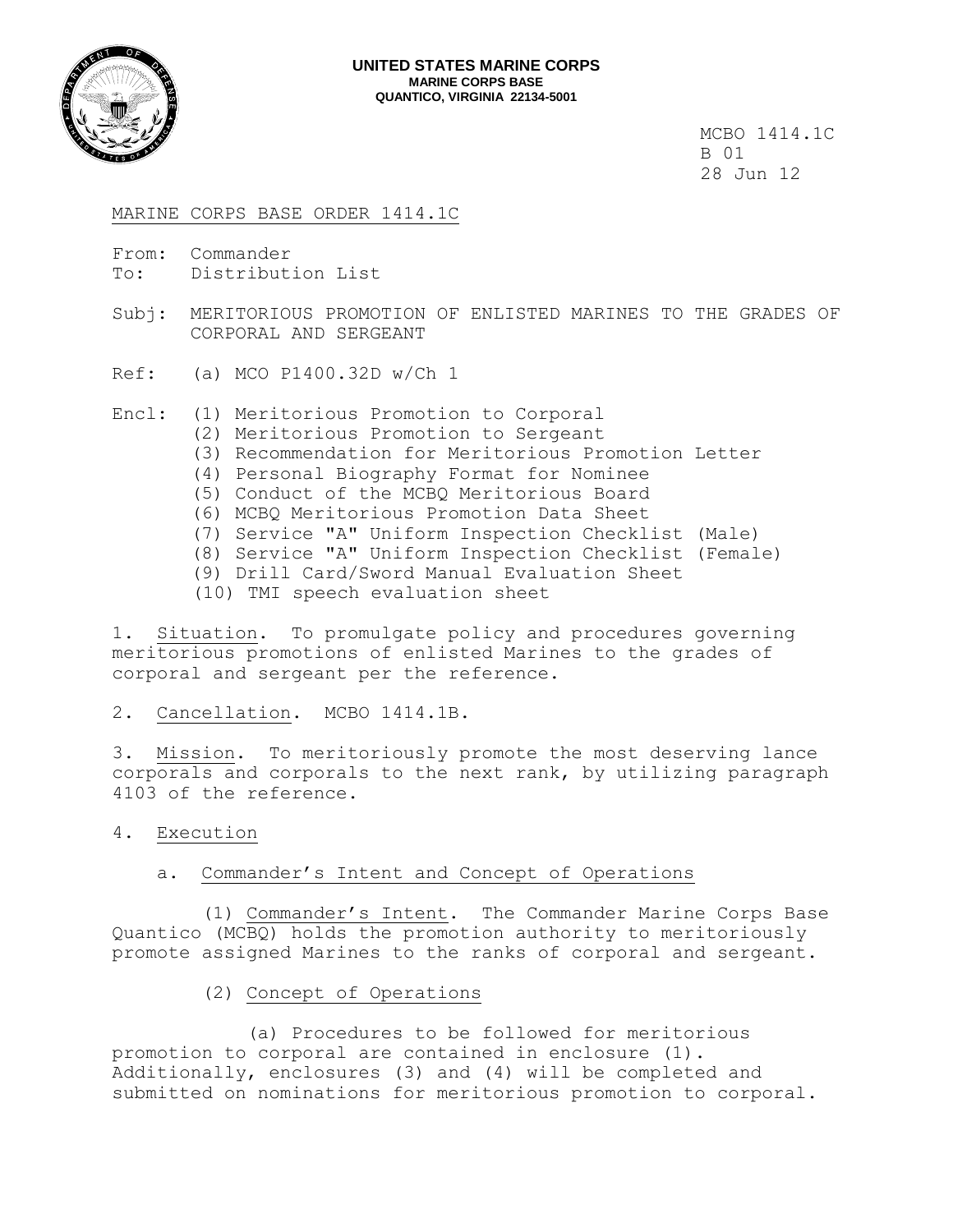(b) Procedures to be followed in submitting nominations for meritorious promotion to sergeant and the composition of the MCBQ screening board are contained in enclosure (2). Additionally, enclosures (3) and (4) will be completed and submitted on nominations for meritorious promotion to sergeant.

 (c) Enclosure (5) outlines the conduct of the MCBQ screening board.

 (d) Enclosure (6) will be prepared by Assistant Chief of Staff G-1 (B 01), and will be utilized for the MCBQ board competition. Enclosures (7) through (10) will be utilized for the conduct of the uniform inspections, drill/sword manual evaluation, and Technical Military Instruction Speech Evaluation.

### b. Coordinating Instruction

 (1) Recommendations for meritorious promotion to corporal and sergeant based upon a single superior act or achievement will be considered on a case-by-case basis, as authorized by paragraph 4103 of the reference.

 (2) Only those Marines who demonstrate superior performance of duty and conduct will be considered for meritorious promotion. Marines appearing before a MCBQ Board will:

 (a) Have an in-grade Pro/Con average of 4.3/4.3 for lance corporals, and have an in-grade Pro/Con average of 4.5/4.5 for corporals.

 (b) Not have any derogatory page 11 entries during the 12 months prior to the convening of the board in which participating.

 (c) Not have any conviction for drug abuse or alcohol abuse during their current enlistment/reenlistment contract.

 (d) Not have been convicted of a non-judicial punishment during the 6 months prior to the convening of the board in which participating or court-martial during their current enlistment/reenlistment contract.

 (e) Have three months of observation time upon arrival to this command prior to the convening of the board in which participating.

 (f) Have completed either the Command Sponsorship Corporal's Course or the Corporal's Course Distance Education Program online at<https://www.marinenet.usmc.mil/> prior to the convening of the board in which participating for corporals.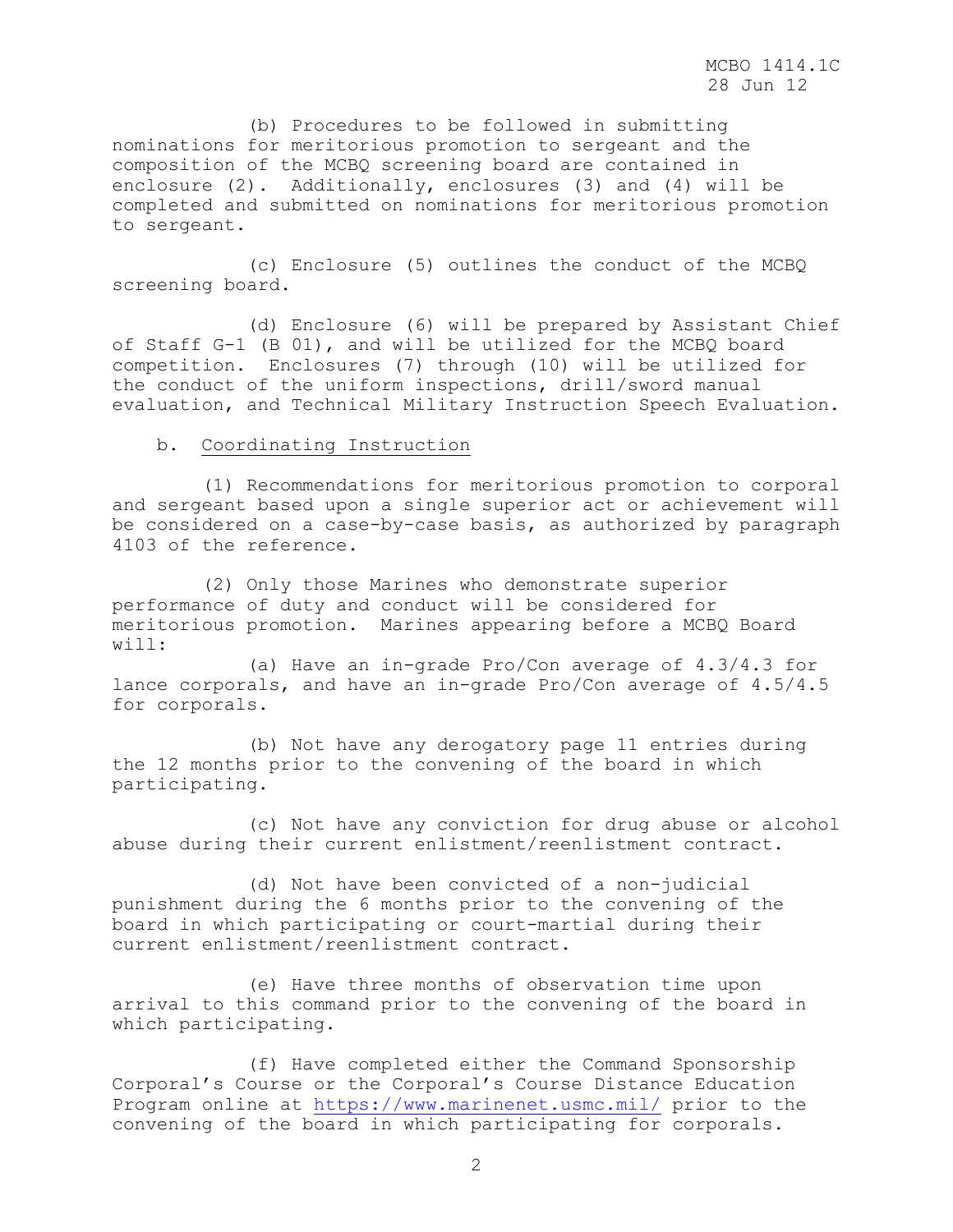(3) A Marine who fails any event of the meritorious promotion board will automatically be disqualified, and will be considered ineligible for meritorious promotion.

 (4) Local screening boards will be used by commanding officers to the degree necessary to ensure only the most qualified Marines are considered for meritorious promotion.

### 5. Administration and Logistics

### a. MCBQ Sergeant Major

 (1) Act as the Senior Board Member for all MCBQ meritorious sergeant promotion boards.

 (2) Coordinate events for the meritorious sergeant promotion boards.

 (3) Work directly with the senior enlisted representatives of the selection board.

### b. Command Sergeants Major

 (1) Provide nominees for the subject promotion boards and all appropriate administrative requirements per this Order.

 (2) Provide the name of a board member (E8 or above) only in your absence.

 (3) Ensure all nominees meet the prerequisites established in this Order and the reference.

 (4) Provide one event monitor/grader (E-6 or above) and four Marines (lance corporal and below) with service rifle and parade sling, for participation as the drill platoon members for the meritorious sergeant board when required and as outlined in enclosure (5).

### 6. Command and Signal

 a. Command. This Order is applicable to all Marines assigned to MCBQ.

b. Signal. This Order is effective the date signed.

 /s/ R. L. ANDERSON Chief of Staff

### DISTRIBUTION: A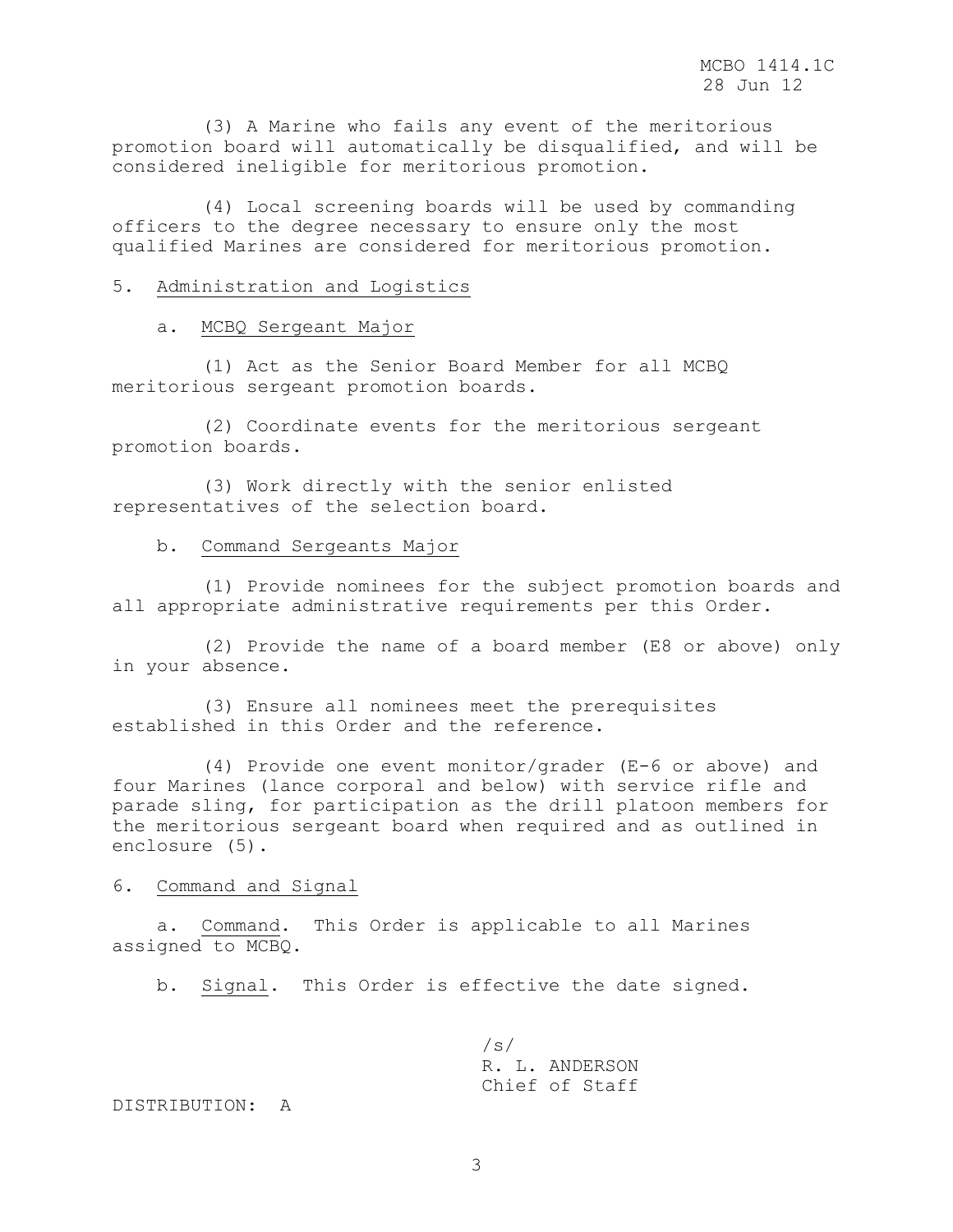### MERITORIOUS PROMOTION TO CORPORAL

1. A Marine Corps Base, Quantico (MCBQ) Screening Board will not be conducted.

2. Commanding Officer's will recommend to the Commander, MCBQ, lance corporals to be meritoriously promoted to corporal; not to exceed one percent of the total onboard strength of lance corporals as of the first day of the fiscal quarter (October, January, April, and July). Fractions will not be carried over if one or more promotions result from the computation. Should the computation result in less than one promotion, the fraction will be carried over each quarter until it results in one promotion.

3. Assistant Chief of Staff (AC/S) G-1 (B 01) will calculate the onboard strength of lance corporals as of the first day of the quarter. The following formula will be used:

a. Authorized number to be promoted (1 percent).

 b. Carry over from previous quarter expressed as a fraction or decimal (if applicable).

 c. Carry over to the next quarter expressed as a fraction or decimal (if applicable).

4. Report required statistical data even when there are no recommendations.

5. Recommendations, to include the Marine's Basic Training Record, Education Record, and Record of Emergency Data will be submitted quarterly to Commander, MCBQ (B 01) to arrive by the 15th of November, February, May, and August, respectively.

6. The following is required for each nominee's package:

 a. Recommendation letter, which includes personal identification required to prepare a promotion warrant, i.e., first name, middle initial, last name, and SSN.

 b. Certification that the Lance Corporals nominated for meritorious promotion to Corporal have been locally screened and clearly qualify for advancement ahead of those more senior and their contemporaries.

 c. Certification that the Lance Corporals nominated for meritorious promotion to Corporal have completed the current Non-Resident PME required in grade.

ENCLOSURE (1)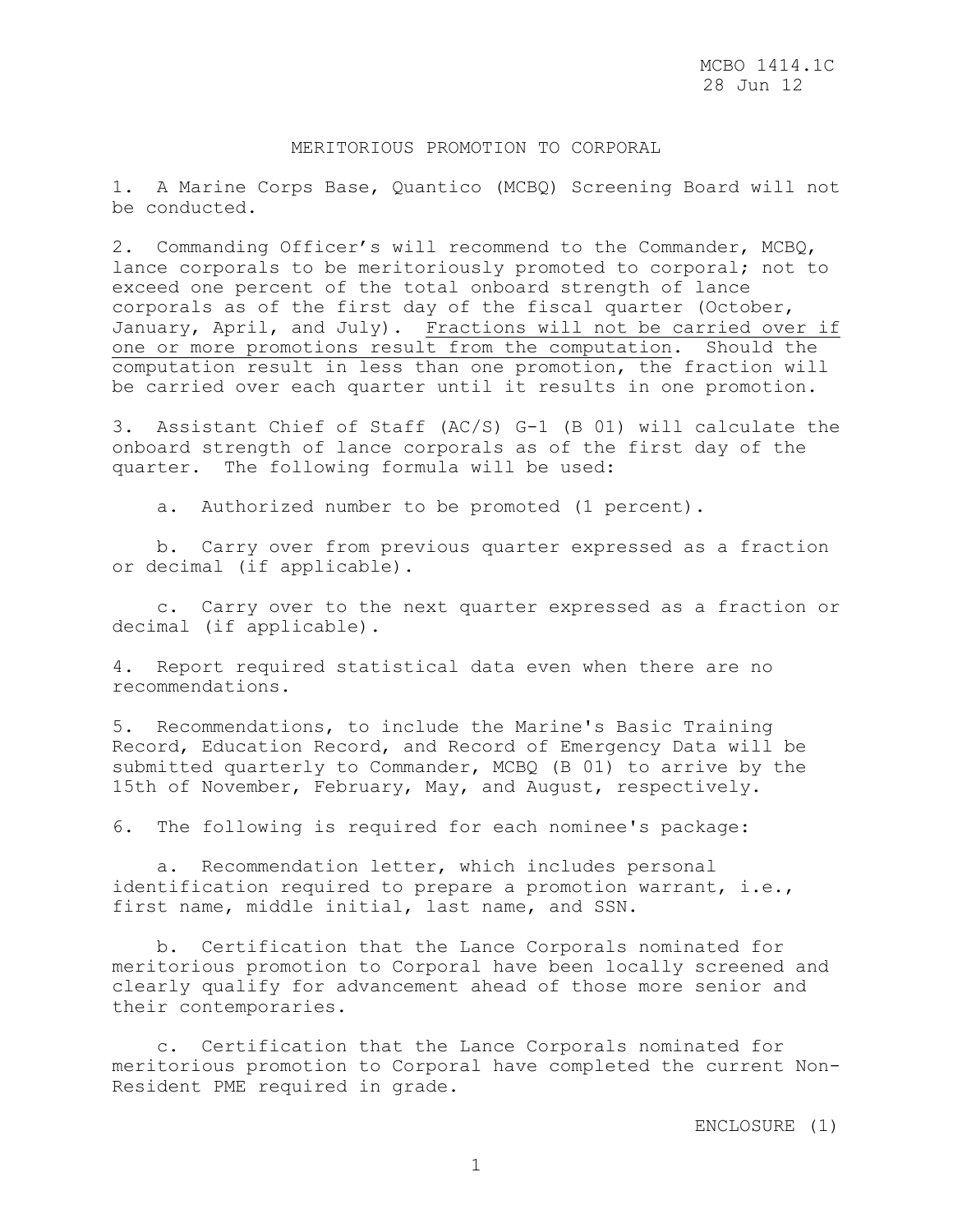7. Promotion warrants will be prepared by AC/S G-1 (B 01) and distributed after signature by the Commander, MCBQ.

ENCLOSURE (1)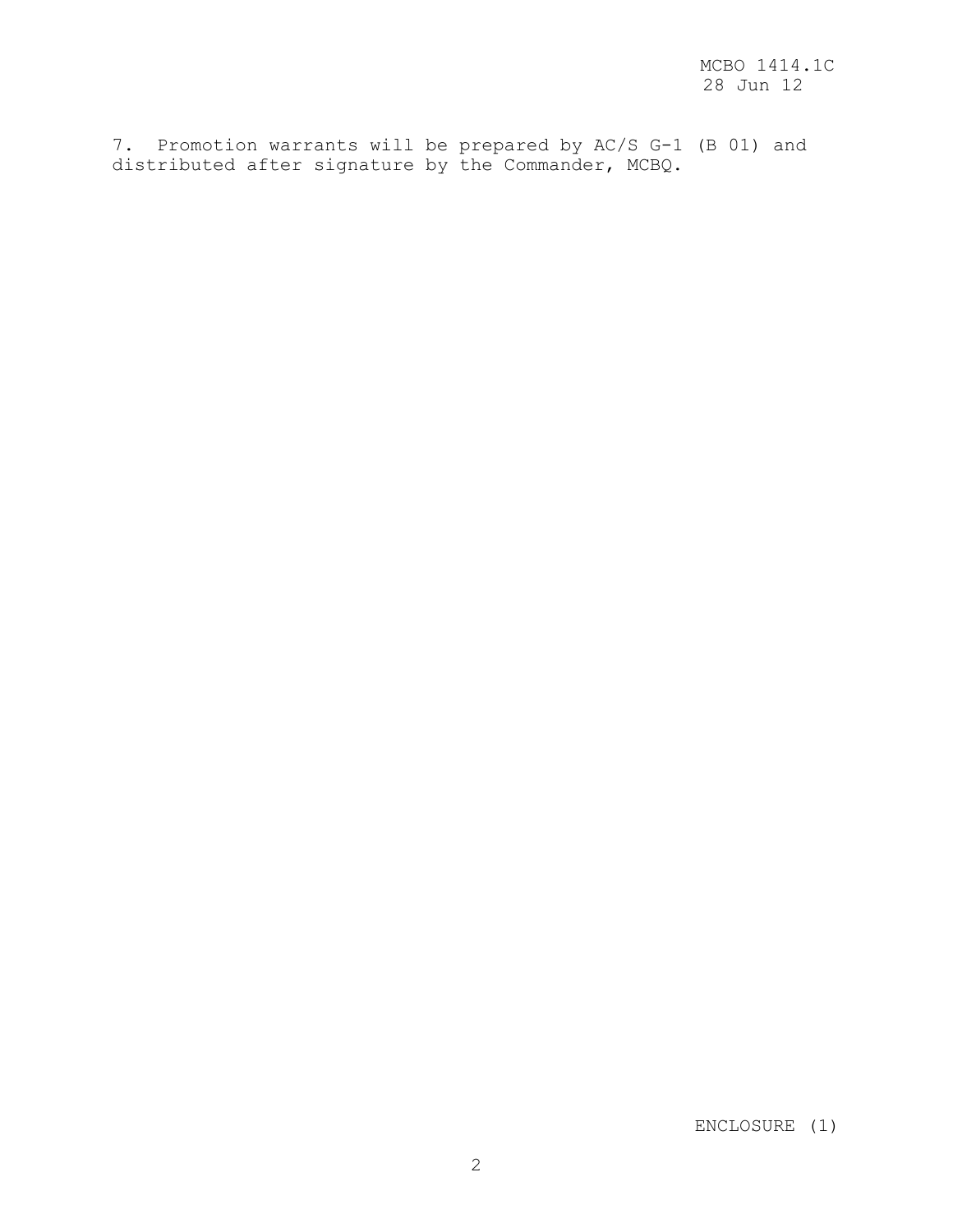# MERITORIOUS PROMOTION TO SERGEANT

1. Based on the onboard strength of corporals, this promotion will be calculated along with the total allocations for the quarter in which effected.

2. Corporals recommended for meritorious promotion to sergeant are required to have completed the current non-resident PME required in grade, and the corporal must have completed either the Command Sponsored Corporal's Course or the Corporal's Course Distance Education Program online at <https://www.marinenet.usmc.mil/> prior to the convening of the board on which participating.

3. The number of corporals authorized to be nominated to appear before the board from each organization will be based upon the onboard strength of corporals as of the first day of the fiscal quarters (October, January, April, and July), using the following procedures:

 a. Allocations to appear before the board will be calculated and promulgated to the local organizations by Assistant Chief of Staff (AC/S) G-1 (B 01).

 b. The meritorious promotion board will meet on the fourth Wednesday and Thursday of October, January, April, and July. Nominations will be submitted to arrive at Commander, MCBQ (Attn: G-1) not later than 5 working days prior to the date the board convenes. Nomination packages will include the following:

 (1) Basic Training Record from Marine Corps Force System (MCTFS).

(2) Record of Emergency Data from MCTFS.

(3) Awards screens from MCTFS, both awards screen and S143.

(4) Education Record from MCTFS.

(5) Page 11s even if they are blank.

(6) Page 12 or UPB and Page 13s if applicable.

(7) A list of any of the books read from the Marine Corps Professional Reading Program List, to be annotated on enclosure (4).

### ENCLOSURE (2)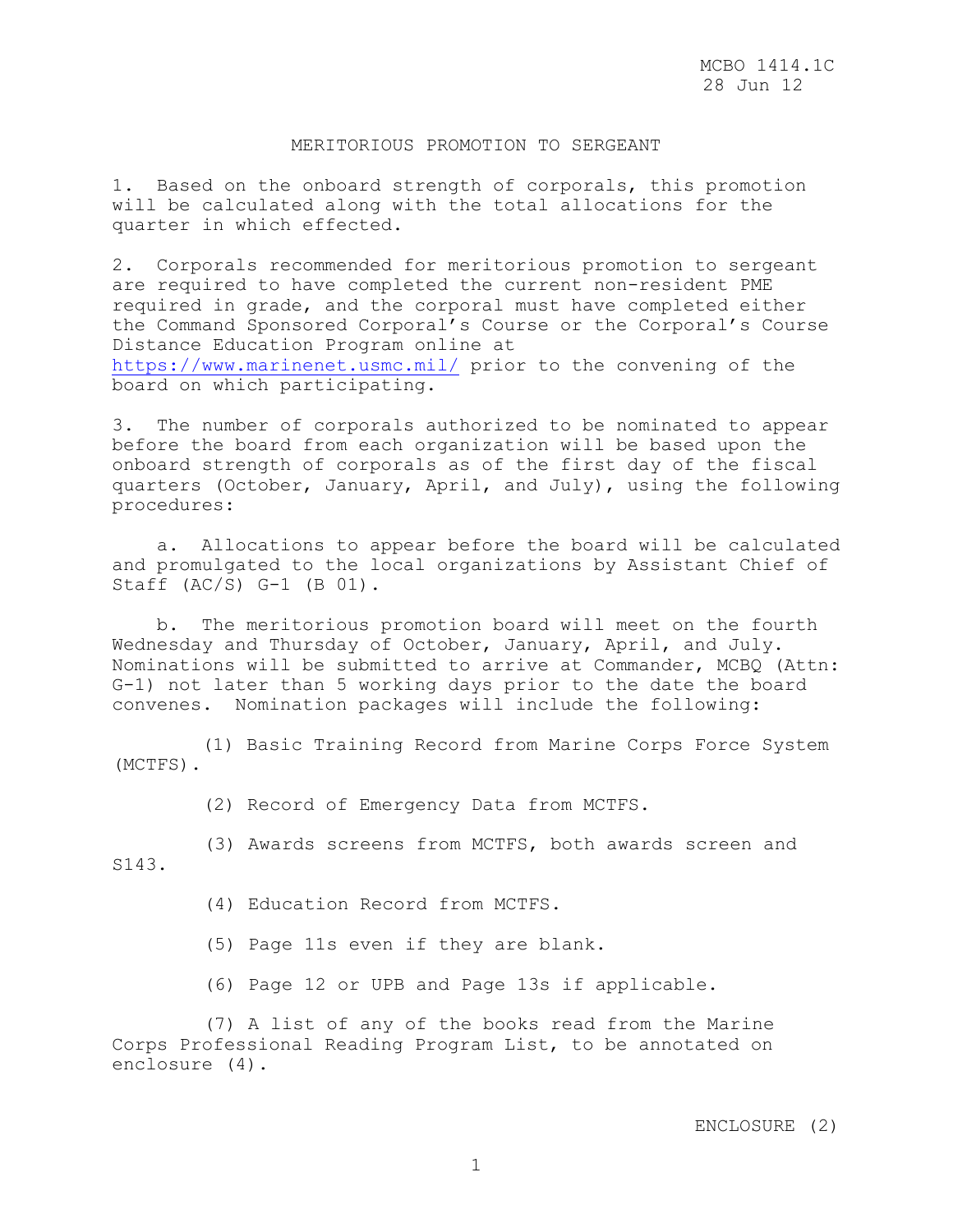(8) Marine's current medical condition, i.e. full duty, pregnant, light duty, limited duty, etc. Provide a copy of the most current medical chit.

(9) Completed Recommendation for Meritorious Promotion Letter (enclosure (3)) and Personal Biography (enclosure (4)).

 (10) A list of all community relations/volunteerism that the Marine has participated in, as well as hours if applicable.

4. The uniform during the Leadership Panel for board members and nominees is the seasonal service C or B uniform.

5. The organization of the MCBQ Board is as follows:

| ORGANIZATION               | BOARD REQUIREMENTS |
|----------------------------|--------------------|
| MCBQ (Senior Board Member) | Sergeant Major     |
| HqSvcBn                    | $E8-F9$            |
| Training and Education Cmd | $E8-F9$            |
| SctyBn                     | $F.8-F.9$          |

6. Board members should notify AC/S G-1 (B 01) or Sergeant Major MCBQ not later than 5 working days before the board convenes on their availability as board members.

7. A quorum of three is required to convene the board. The MCBQ Sergeant Major is a non-voting member. The MCBQ Sergeant Major will break a tie, if the occasion arises.

8. The senior member of the board will establish standards for the conduct of the board and will provide the board's recommendations to the Commander, MCBQ for final approval. AC/S G-1 (B 01) will administratively process the board results and prepare the promotion warrants.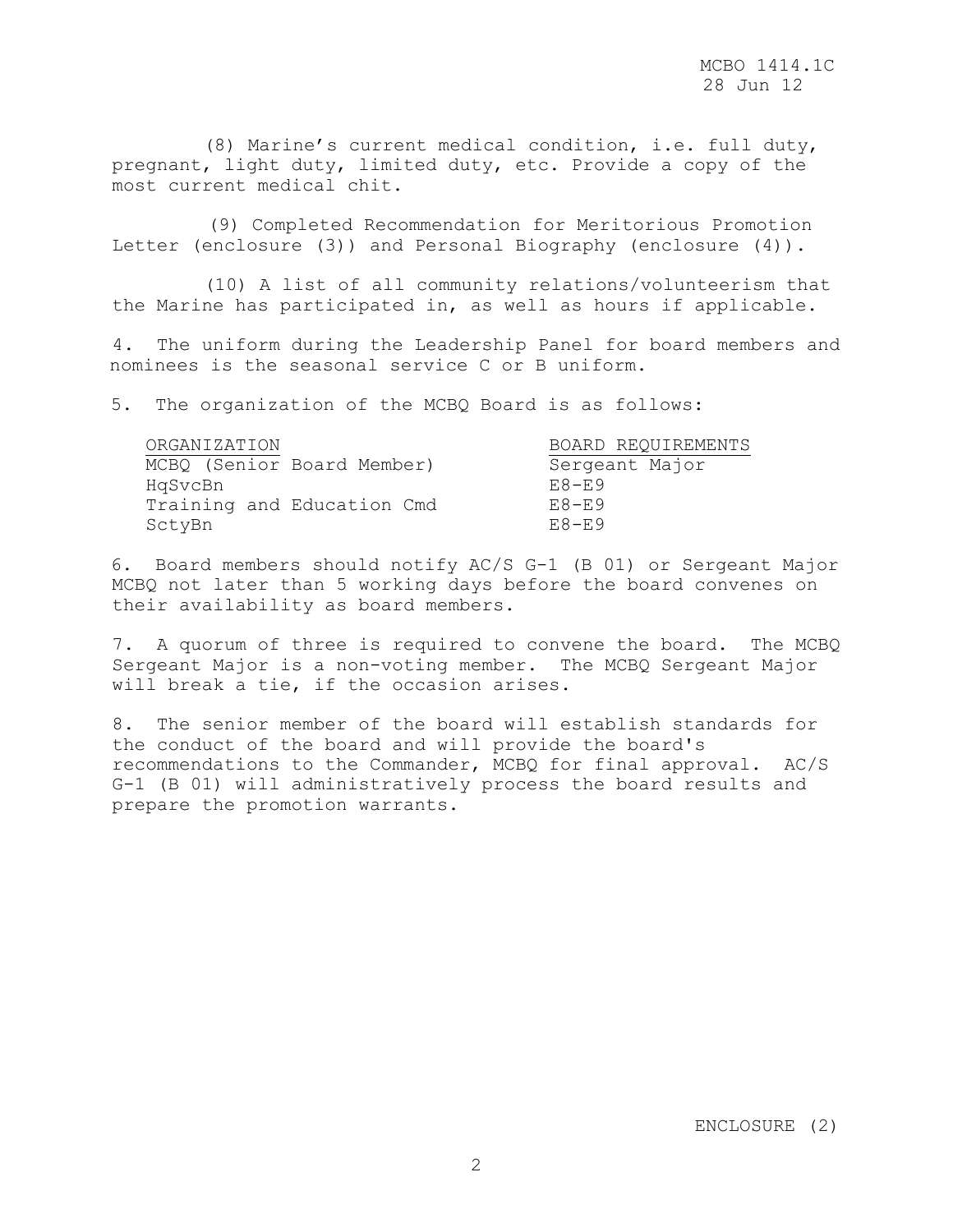### PERSONAL BIOGRAPHY FORMAT FOR NOMINEE

### (HEADING)

 1414 (Office Code) (date)

From: Commanding Officer, (Unit) To: Commanding General, Marine Corps Combat Development Command Via: Senior Member of Marine Corps Combat Development Command Meritorious Sergeant Promotion Board

Subj: RECOMMENDATION FOR MERITORIOUS PROMOTION TO SERGEANT CASE OF; \_\_\_\_\_\_\_\_\_\_\_\_\_ XXX XX (LAST FOUR)/MOS

Ref: (a) MCBO 1414.1C

1. Per the reference, the following information on subject Marine is provided for your consideration:

- a. Time in grade \_\_\_\_\_\_ YRS/MOS.
- b. Time in service \_\_\_\_\_\_ YRS/MOS.
- c. Average conduct marks in grade  $\qquad \qquad$
- d. Average proficiency marks in grade  $\qquad \qquad$
- e. Current PFT: Classification:  $1^{st}/2^{nd}/3^{rd}$  class. Score  $\qquad \qquad$ Date taken \_\_\_\_\_\_\_\_\_\_\_\_.
- f. Current CFT: Classification:  $1^{st}/2^{nd}/3^{rd}$  class. Score \_\_\_\_\_\_\_\_. Date taken \_\_\_\_\_\_\_\_\_\_\_.
- g. Current Marine Corps Martial Arts Program Belt: Color \_\_\_\_\_\_ Date \_\_\_\_\_\_\_\_.
- h. Marksmanship: Rifle Score \_\_\_\_\_\_\_\_. Rating EX/SS/MM, Date \_\_\_\_\_\_\_\_.
- i. Number of MCI courses completed in grade . (Sergeant Non-Res count as one MCI)
- j. Number of off-duty (non-MCI) courses completed in grade  $\qquad \qquad$
- k. Completed Sergeant's Course nonresident MCI, date .
- l. Completed either the Command Sponsored Corporal's Course or the Corporal's Course Distance Education Program on Marine Net,  $date \qquad \qquad \qquad \qquad .$
- m. Number of personal awards in grade:

| NMCCM |              | NMCAM                 | CAR |         |  |
|-------|--------------|-----------------------|-----|---------|--|
|       | Cert of Comm | Merit Mast<br>_______ |     | LOA/COA |  |

#### ENCLOSURE (3)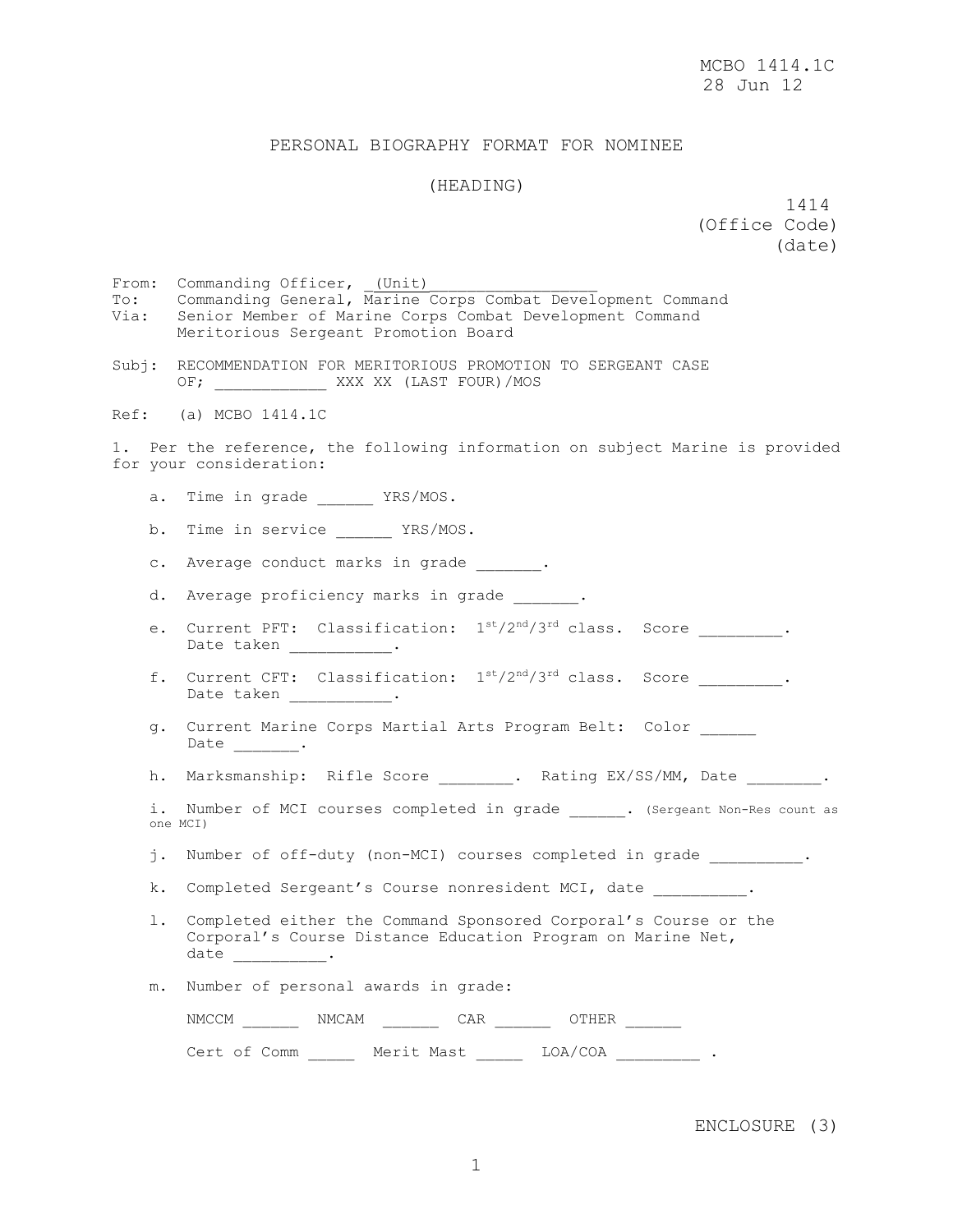n. Number of personal awards in service:

NMCCM \_\_\_\_\_\_ NMCAM \_\_\_\_\_\_ CAR \_\_\_\_\_\_ Other \_\_\_\_\_\_

Cert of Comm \_\_\_\_\_\_ Merit Mast \_\_\_\_\_\_ LOA/COA \_\_\_\_\_\_\_\_\_\_ .

- o. Number of NJP's career \_\_\_\_\_ in grade \_\_\_\_.
- p. Marine's current duty status (full duty, pregnant, light duty, limited duty, etc):
- q. Community relations/volunteerism:
- r. Narrative comments:

(Signature)

ENCLOSURE (3)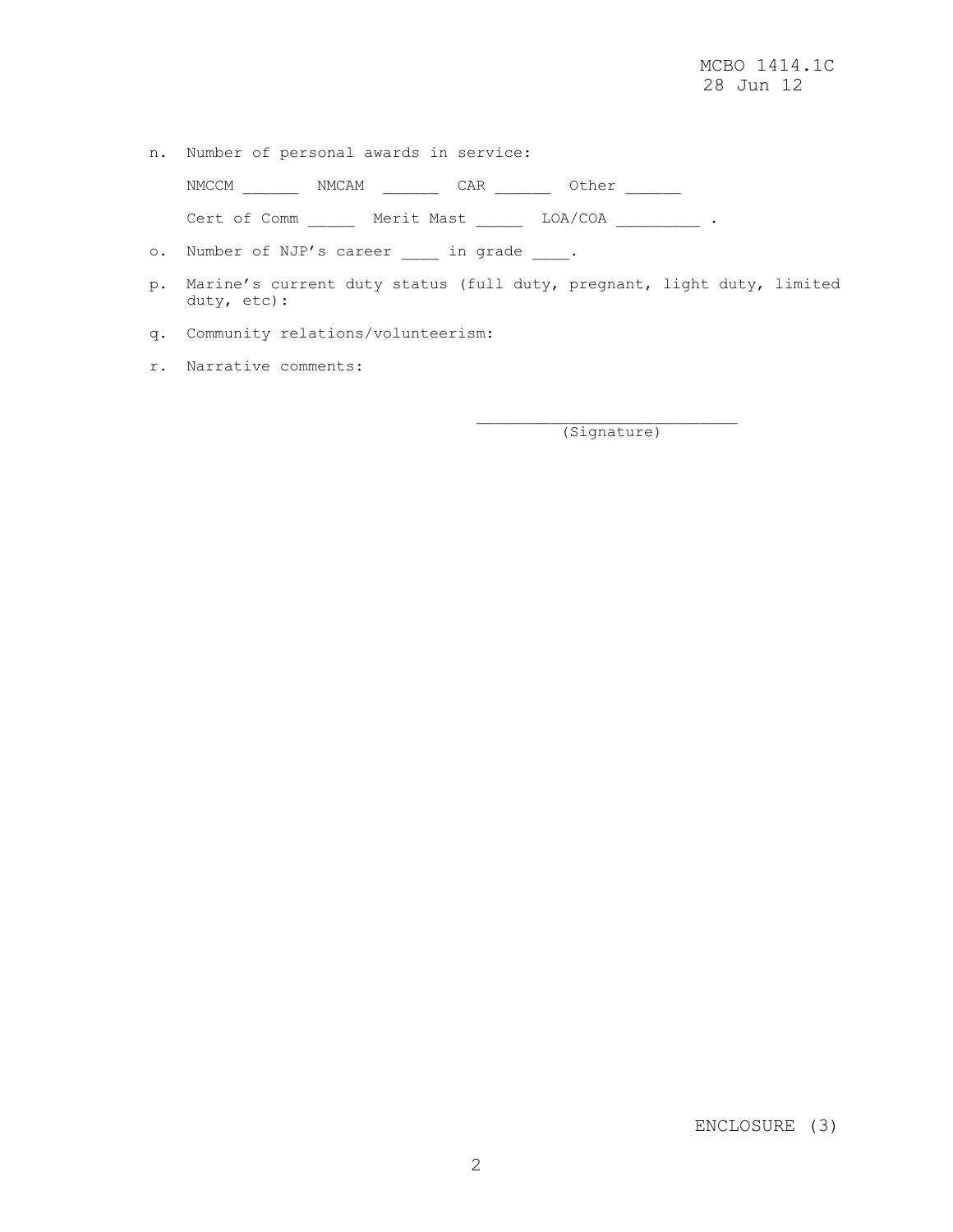# MERITORIOUS PROMOTION BIOGRAPHICAL INFORMATION SHEET

1. Name: Last, First, MI; MOS (English description of MOS)

2. Date and place of birth: DD MMM YYYY, City State

3. Parents Names and Residence: Please identify if parents are divorced/separated/deceased, etc…

4. Graduated from: Name, date, and location of high school/college graduated from.

5. Civilian Education: Any college-level courses or degrees. If currently enrolled in off-duty education (not MCI), provide the name of the educational institution and degree being pursued.

6. Military background:

a. Date enlisted:

b. Attended recruit training at MCRD, \_\_\_\_\_\_\_\_\_\_\_\_\_\_.

c. Formal military schools.

- d. Attended Corporal's Course or completion of the Corporal's Course Distance Education Program on Marine Net (and when), and state if Honor Graduate, special billet held or any awards received.
- e. Personal awards.

 f. List names of prior commands, dates at that command, and billet descriptions.

g. Date current tour began and billet description.

7. Marital Status: If married, provide the spouse's full name (and maiden name), his or her state of residence, current address, and date of marriage. Further, provide spousal information such as job, hobbies, volunteer work, etc…

8. Children: Provide the names, ages, and gender of all children.

9. Marine Corps Professional Reading Program List: (Books read in grade and in service)

10. Community Relations/Volunteerism:

ENCLOSURE (4)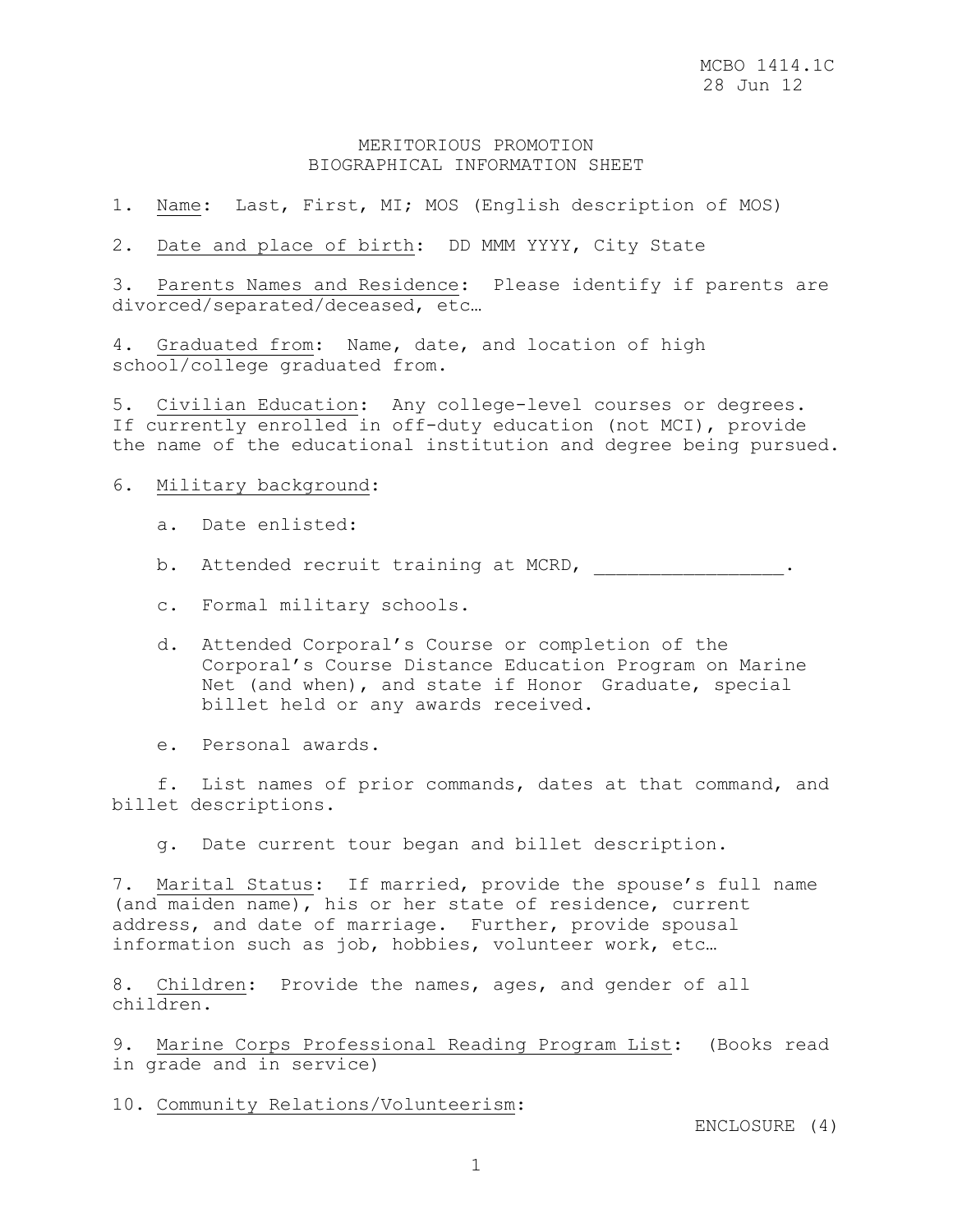# CONDUCT OF THE MCBQ MERITORIOUS BOARD

### 1. Information

 a. Eligibility Criteria. Although there is no minimum time in grade standards, corporals must meet the minimum time in service standard of 18 months as outlined in the reference to be eligible. All corporals must have completed the Sergeant Distance Education Program 7000, 8000, or 8010 series nonresident MCI course.

 b. Board Events. Corporals competing at the Marine Corps Base, Quantico board for meritorious sergeant will be evaluated in the following areas:

 (1) Physical Fitness Test (PFT). Nominees will participate in a PFT from 1 January to 30 June. The PFT will be administered and evaluated by HqSvcBn at the HqSvcBn Command Post area, and will be conducted at a place and time to be determined (TBD) on the Wednesday prior to the Leadership Panel.

 (2) Combat Fitness Test (CFT). Nominees will participate in a CFT from 1 July to 31 December. The CFT will be administered and evaluated by HqSvcBn at the HqSvcBn Command Post area, and will be conducted at a place and TBD on the Wednesday prior to the Leadership Panel.

 (3) Close Order Drill/Sword Evaluation. A close order drill evaluation will be conducted and evaluated by one SNCO from Security Battalion. All nominees will be evaluated in their performance as the unit leader for close order drill. The uniform for this event will be the seasonal utility uniform with NCO sword, sword belt and black frog. All platoon members will march with the service rifle. Close order drill will be conducted at a place and time TBD on the Wednesday prior to the Leadership Panel.

 (a) The unit leaders will be evaluated on their ability to have the unit execute stationary as well as marching movements per the reference and enclosure (9). Appearance, bearing, and command voice will also be evaluated. The drill cards to be used will be chosen by the senior evaluator grading this portion of the board.

 (b) The location for the drill portion will be directly behind Lejuene Hall in the Marine Corps Combat Development Command overflow parking area. The MCBQ Sergeant Major will determine inclement weather evaluation/location.

ENCLOSURE (5)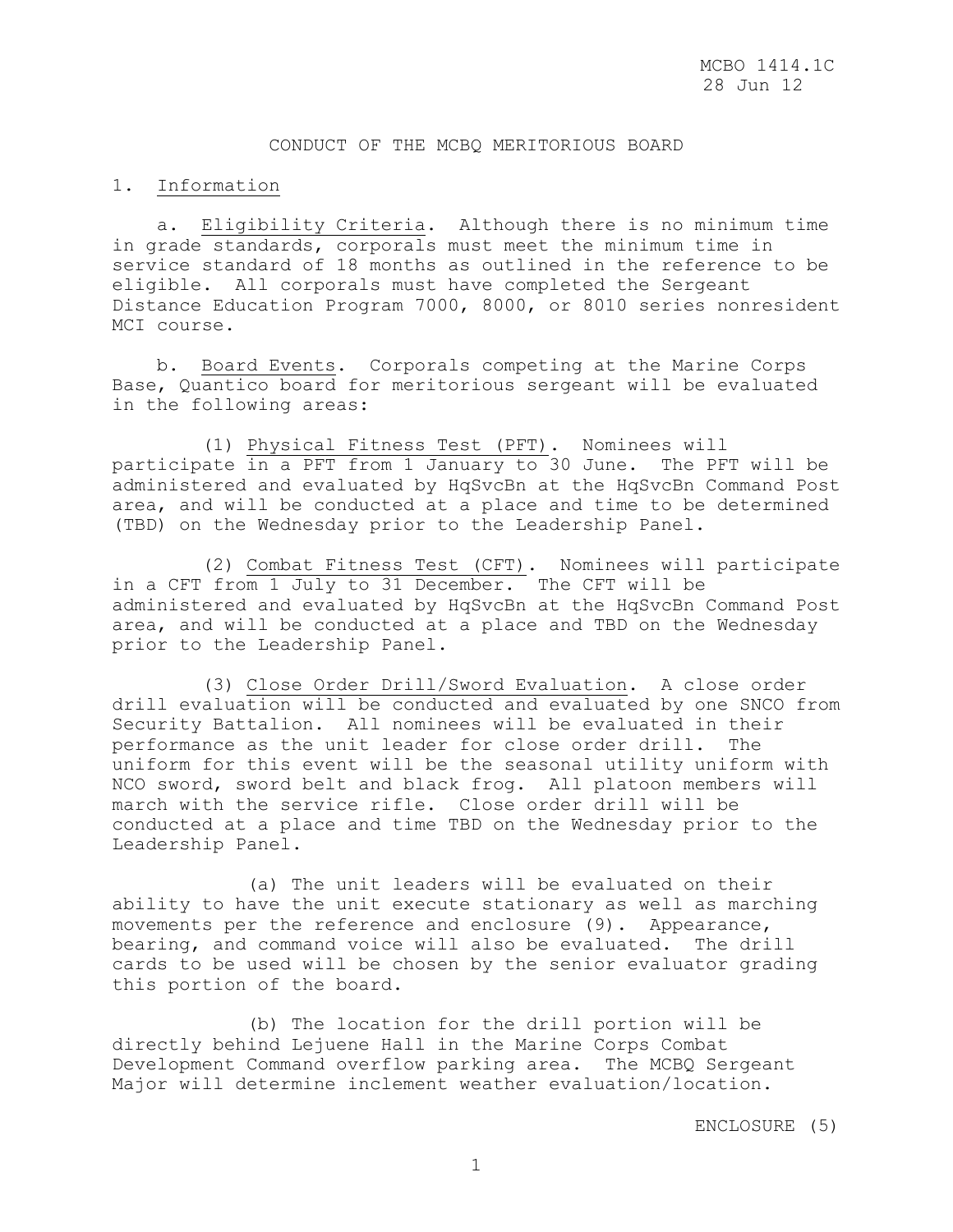(c) TECOM, HqSvcBn, and SctyBn will each provide four Marines to form a platoon size unit in support of the close order drill evaluation. Their uniform will be the seasonal utility uniform with M16A4 service rifle, and a parade sling.

(4) Technical Military Instruction (TMI). The location for this event will be the Lejeune Hall Conference Room, Building 3250 and will be conducted at a time TBD on the Wednesday prior to the Leadership Panel. The seasonal utility uniform will be worn. The evaluators for this event are MCBQ Sergeant Major and Command Sergeants Major or their representative from TECOM, HqSvc Bn, and SctyBn (E8 or above).

(a) The TMI will be five minutes, and points may be deducted for less or more than the allotted five minutes. The topic of the TMI can be either MOS related, combat related, or related to a book from the Marine Corps Professional Reading Program List.

(b) The nominee must present the MCBQ Assistant Chief of Staff (AC/S) G-1 Chief a typed Letter of Instruction the Monday before the event. The nominee must use one of three types of media to present the TMI; a flipchart (available upon request), a power point presentation (which also must be submitted to MCBQ AC/S G-1 Chief the Monday before the event) or a skit (the nominee must supply his/her own actors if necessary).

 (5) Personnel Inspection. A uniform inspection will be conducted in the service "A" uniform at a place and time TBD on the Wednesday prior to the Leadership Panel.

 (a) The evaluator for this inspection (E6 or above) will be provided by Security Battalion.

 (b) Enclosures (7) or (8) will be utilized for the conduct of the inspection.

 (6) Leadership Panel. The Leadership Panel will begin at 1330 on the second day of the meritorious promotion board. Nominees are required to be present one-half hour prior (1300), and will present themselves for accountability to the AC/S G-1 Chief, in room 221. Guidance on the specific conduct of the board will be provided by the senior board member.

2. Point Values. Point values will be awarded for each area of the evaluation as follows:

 a. PFT: 285 - 300 = 4 Pts; 1st Class to 284 = 3 Pts; 2nd Class = 2 Pts; 3rd Class = 1 Pt.

ENCLOSURE (5)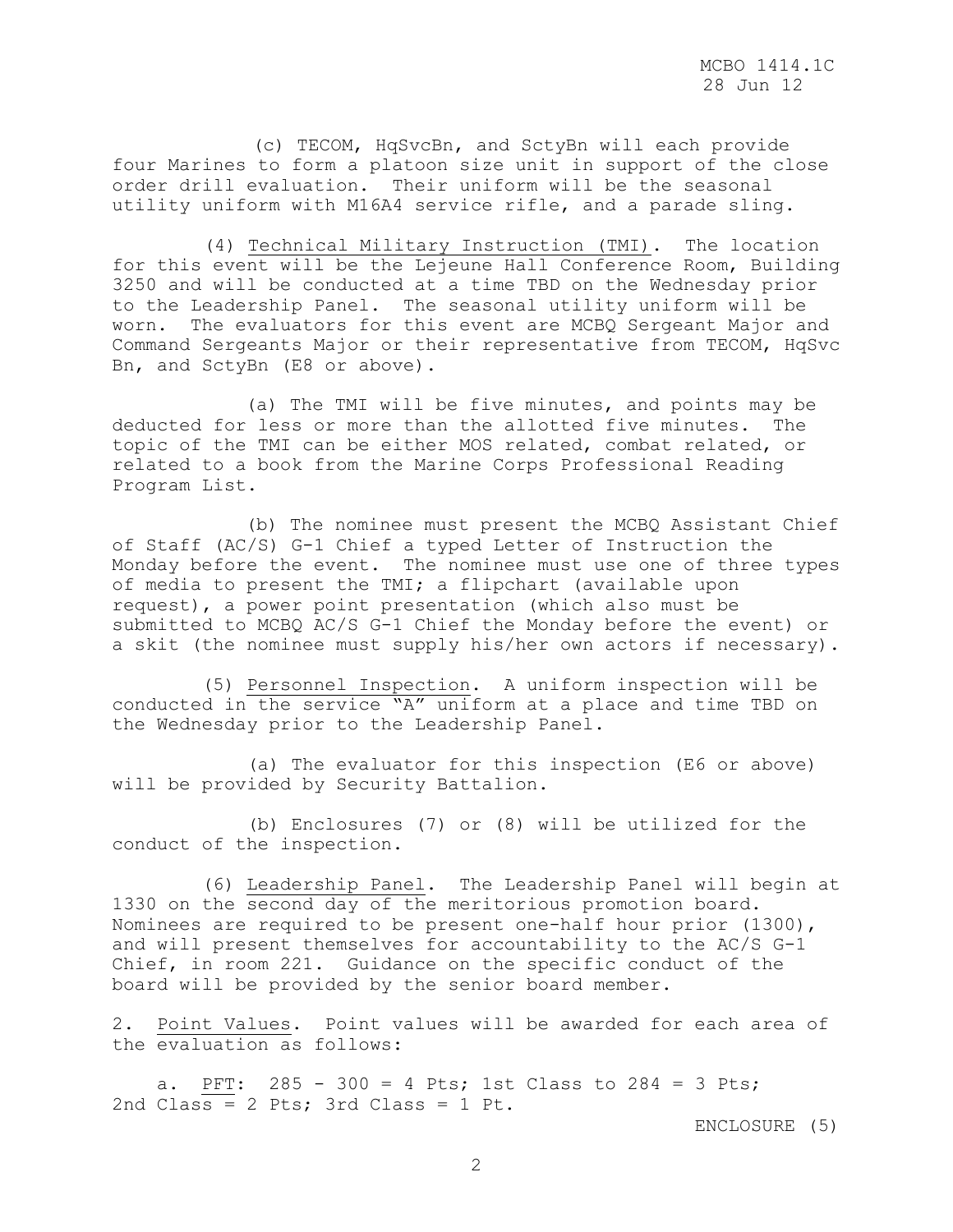b. CFT: 290 - 300 = 4 Pts; 1st Class to 284 = 3 Pts; 2nd Class = 2 Pts; 3rd Class = 1 Pt.

c. Personnel Inspection:  $95 - 100 = 4$  Pts;  $90 - 94 = 3$  Pts;  $85 - 89 = 2$  Pts;  $80 - 84 = 1$  Pt; 79 and below = 0 Pt.

 d. Close Order Drill: 95 - 100 = 4 Pts; 90 - 94 = 3 Pts; 85 - 89  $\overline{2}$  Pts; 80 - 84 = 1 Pt; 79 and below = 0 Pt.

ENCLOSURE (5)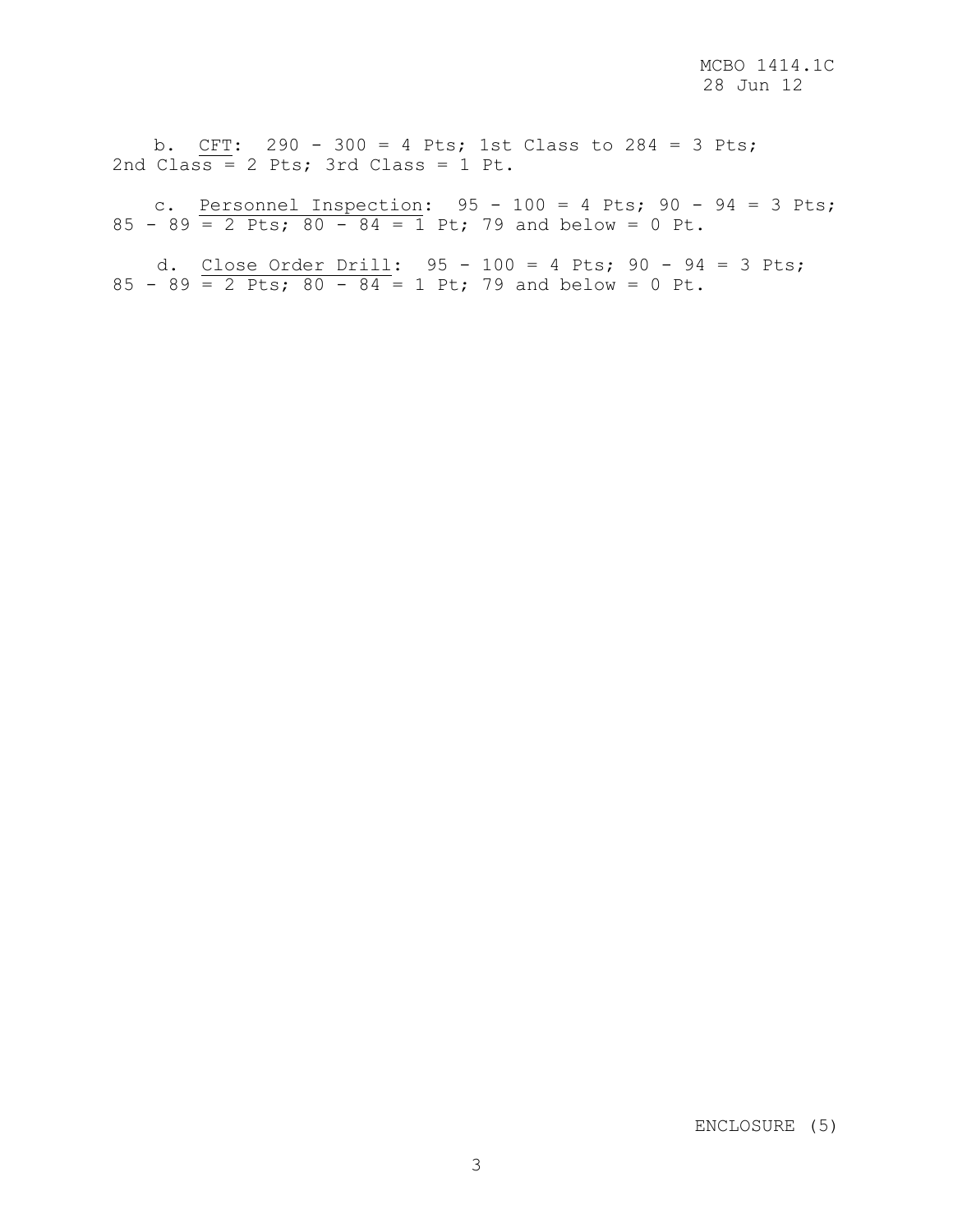# MCBQ MERITORIOUS PROMOTION DATA

ENCLOSURE (6)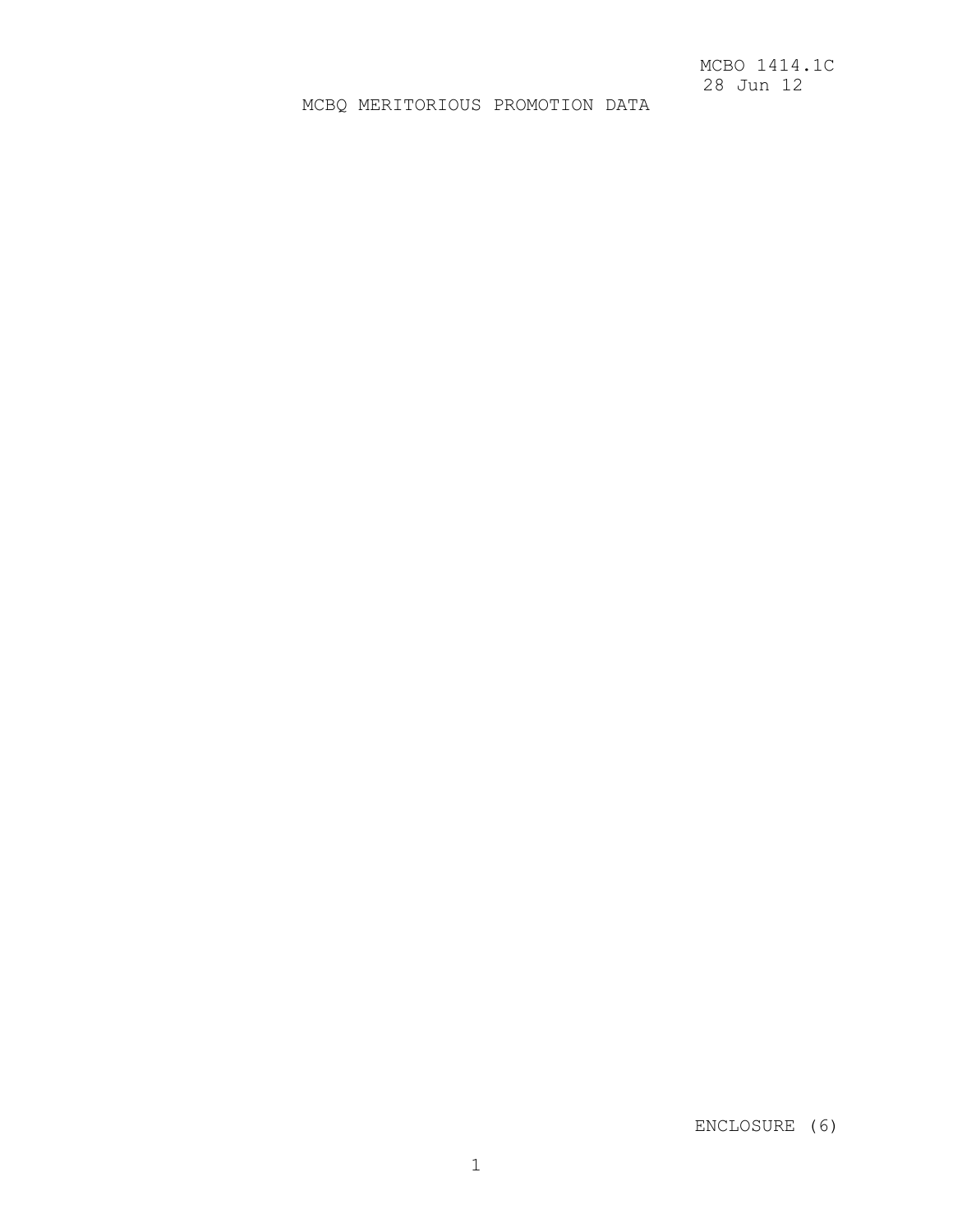| Additional Remarks                                         | <b>CFT or PFT</b> | ≅ | Uniform Inspection |                     | Awards in Grade | Awards In Service | READING LIST | <b>COMMUNITY RELATIONS</b> | OFF DU EDUCATION | <b>RESIDENT PME</b> | <b>REQ MCI COMP</b> | MCIs Completed IS | <b>MCIs Completed in Grade</b> | <b>WEIGHT CONTROL</b> | MIIM QUAL & RE-QUAL DATE<br>SMIIM QUAL & RE-QUAL DATE | PISTOL SCORE & DATE | <b>RIFLE SCORE &amp; DATE</b> | <b>CFT&amp;DATE</b> | <b>PFT&amp;DATE</b> | Pro & Con Avg IG | Pro & Con Avg IS | <b>PAGE 11/12</b> | DOR/TIG | AFADBD/TIS | <b>BILLET DESCRIPTION</b> | <b>UNIT/MOS</b> | <b>NAME</b> |                |                      |
|------------------------------------------------------------|-------------------|---|--------------------|---------------------|-----------------|-------------------|--------------|----------------------------|------------------|---------------------|---------------------|-------------------|--------------------------------|-----------------------|-------------------------------------------------------|---------------------|-------------------------------|---------------------|---------------------|------------------|------------------|-------------------|---------|------------|---------------------------|-----------------|-------------|----------------|----------------------|
|                                                            |                   |   |                    |                     |                 |                   |              |                            |                  |                     |                     |                   |                                |                       |                                                       |                     |                               |                     |                     |                  |                  |                   |         |            |                           |                 |             | <b>HqSvcBn</b> |                      |
|                                                            |                   |   |                    | <b>BOARD EVENTS</b> |                 |                   |              |                            |                  |                     |                     |                   |                                |                       |                                                       |                     |                               |                     |                     |                  |                  |                   |         |            |                           |                 |             | <b>HqSvcBn</b> | MERITORIOUS SERGEANT |
|                                                            |                   |   |                    |                     |                 |                   |              |                            |                  |                     |                     |                   |                                |                       |                                                       |                     |                               |                     |                     |                  |                  |                   |         |            |                           |                 |             | <b>TECOM</b>   |                      |
|                                                            |                   |   |                    |                     |                 |                   |              |                            |                  |                     |                     |                   |                                |                       |                                                       |                     |                               |                     |                     |                  |                  |                   |         |            |                           |                 |             | Security Bn    |                      |
| Reg Promotion TIS = 24 mos<br>Merit Promotion TIS = 18 mos |                   |   |                    |                     |                 |                   |              |                            |                  |                     |                     |                   |                                |                       |                                                       |                     |                               |                     |                     |                  |                  |                   |         |            |                           |                 |             | <b>Remarks</b> |                      |

ENCLOSURE (6)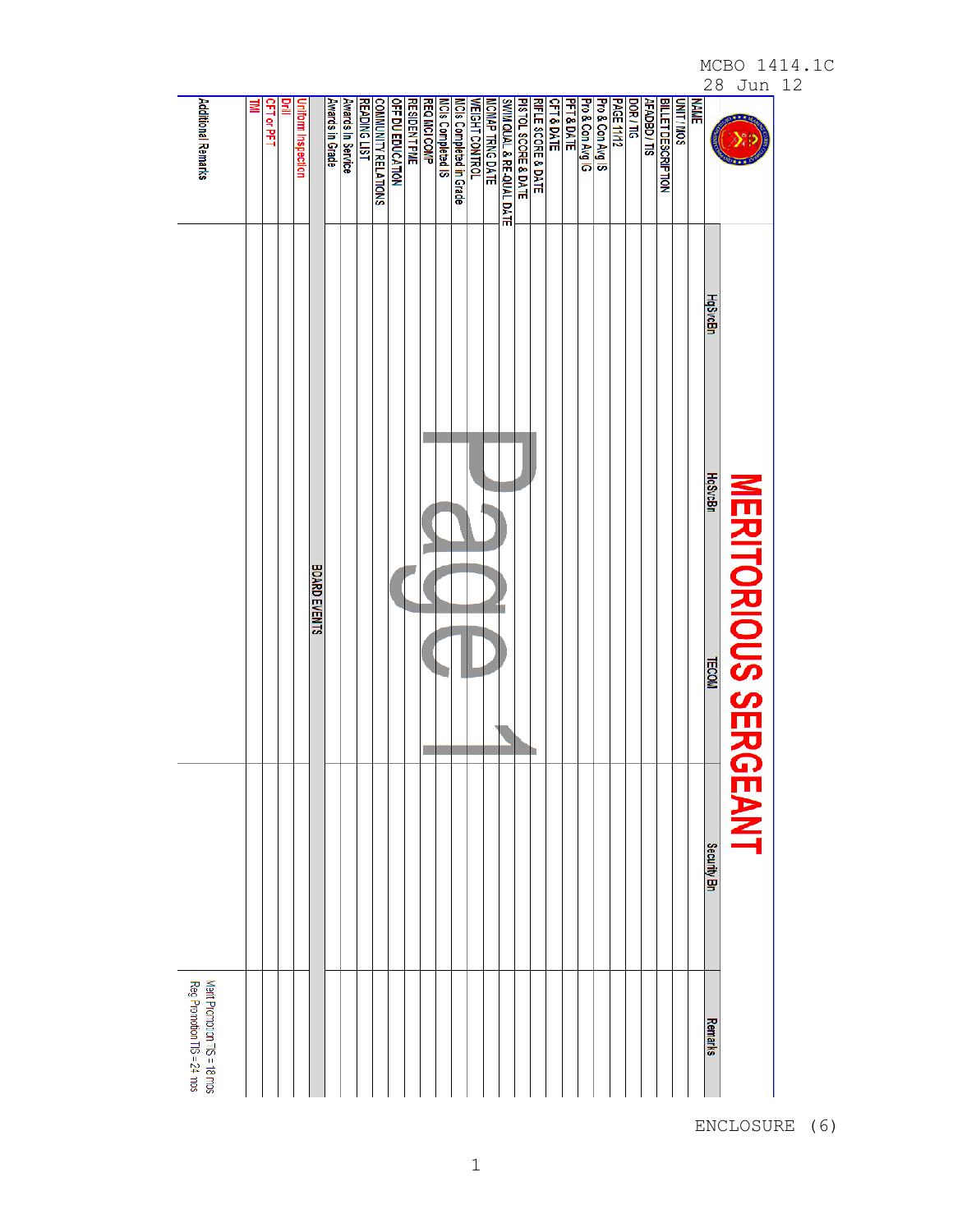### **SERVICE "A" UNIFORM INSPECTION CHECKLIST**

| <b>COVER</b>    |
|-----------------|
| FIT             |
| SOILED          |
| WRINKLED        |
| SERVICEABLE     |
| MARKED          |
|                 |
| <b>HYGIENE</b>  |
| HAIR            |
| <b>SHAVE</b>    |
| COSMETICS       |
| CLEANLINESS     |
| <b>AWARDS</b>   |
| SERVICEABLE     |
| MOUNTING        |
| PRECEDENCE      |
| PLACEMENT       |
| <b>BADGES</b>   |
| BREAST INSIGNIA |
|                 |
| <b>SHIRT</b>    |
| FIT             |
| SOILED          |
| WRINKLED        |
| SERVICEABLE     |
| MARKED          |
| <b>TIE/TAB</b>  |
| FIT             |
| SOILED          |
| WRINKLED        |
| SERVICEABLE     |
| TIE CLASP       |
| <b>COAT</b>     |
| FIT             |
| SOILED          |
| WRINKLED        |
| SERVICEABLE     |
| MARKED          |
|                 |
| INSIGNIA        |
| RANK            |
| BELT            |
|                 |



# WRINKLED SERVICEABLE MARKED BELT SERVICEABLE SOCKS/HOSE SOILED WRINKLED SERVICEABLE MARKED DOG TAGS ID CARDS SAT/UNSAT **COVER TROUSERS/SKIRT SHOES AWC KNOWLEDGE**

RANK/NAME

UNIT/DATE

REMARKS: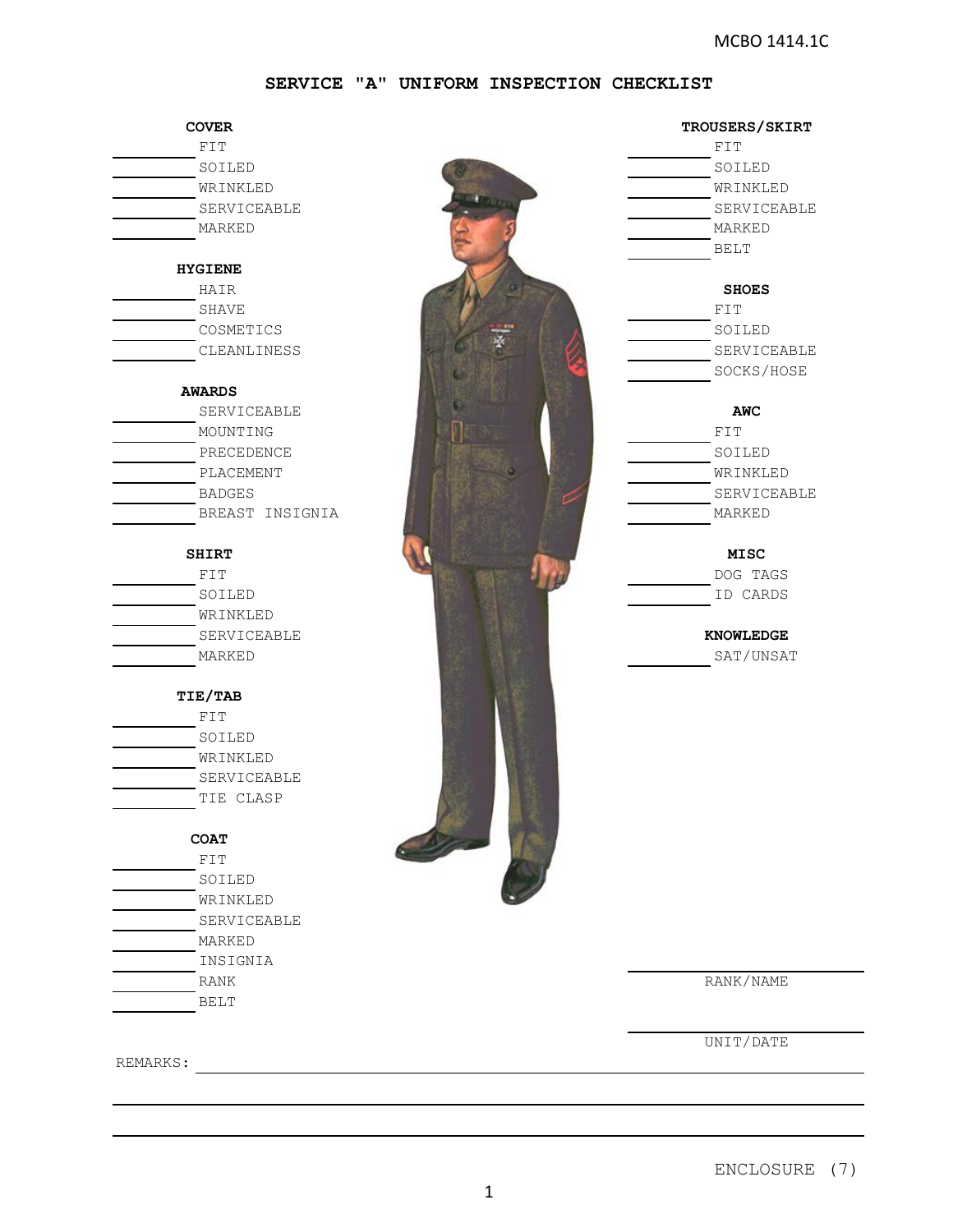# **SERVICE "A" UNIFORM INSPECTION CHECKLIST**

| <b>COVER</b>             | <b>TROUSERS/SKIRT</b> |
|--------------------------|-----------------------|
| <b>FIT</b>               | <b>FIT</b><br>SOILED  |
| SOILED                   |                       |
| WRINKLED                 | WRINKLED              |
| SERVICEABLE              | <b>SERVICEABLE</b>    |
| MARKED                   | MARKED                |
| <b>HYGIENE</b>           | <b>SHOES</b>          |
| HAIRCUT/HAIRSTYLE        | <b>FIT</b>            |
| <b>MAKEUP</b>            | SOILED                |
| <b>DIRTY FINGERNAILS</b> | <b>SERVICEABLE</b>    |
| <b>IRISH PENNANIS</b>    | SOCKS/HOSE            |
| <b>AWARDS</b>            | <b>AWC</b>            |
| SERVICEABLE              | <b>FIT</b>            |
| <b>MOUNTING</b>          | SOILED                |
| PRECEDENCE               | WRINKLED              |
| PLACEMENT                | SERVICEABLE           |
| <b>BADGES</b>            | W<br>MARKED           |
| <b>BREAST INSIGNIA</b>   |                       |
|                          | <b>MISC</b>           |
| <b>SHIRT</b>             | DOG TAGS              |
| <b>FIT</b>               | <b>ID CARDS</b>       |
| SOILED                   |                       |
| WRINKLED                 | <b>KNOWLEDGE</b>      |
| SERVICEABLE              | SAT/UNSAT             |
| MARKED                   |                       |
| <b>NECKTAB</b>           |                       |
| <b>FIT</b>               |                       |
| SOILED                   |                       |
|                          |                       |
| WRINKLED                 |                       |
| SERVICEABLE              |                       |
| <b>COAT</b>              |                       |
| <b>FIT</b>               |                       |
| SOILED                   |                       |
| WRINKLED                 |                       |
| <b>SERVICEABLE</b>       |                       |
| MARKED                   |                       |
| INSIGNIA                 |                       |
| <b>RANK</b>              | RANK/NAME             |
| <b>BELT</b>              |                       |
|                          | UNIT/DATE             |
| REMARKS:                 |                       |

ENCLOSURE (8)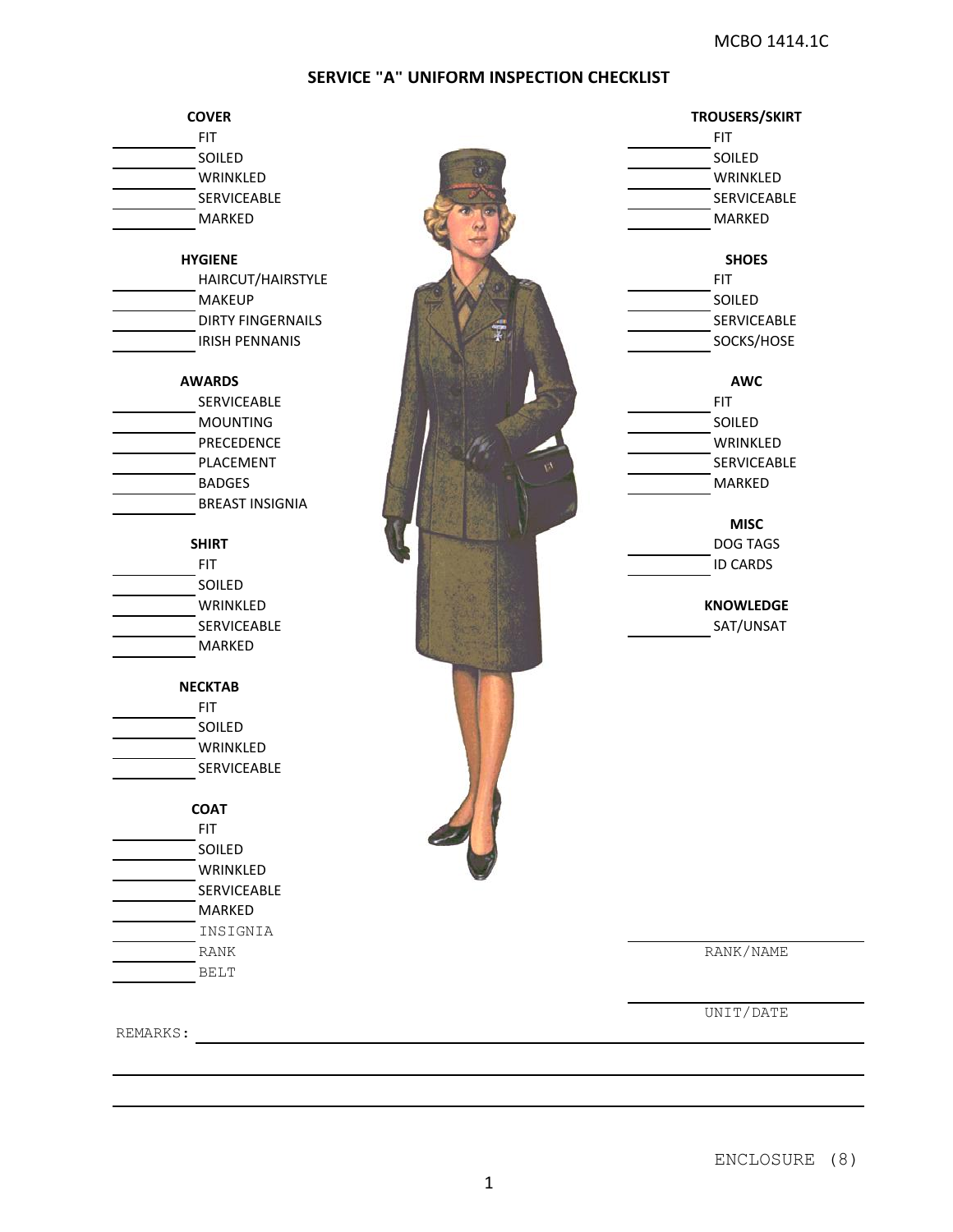# **DRILL CARD/SWORD MANUAL EVALUATION SHEET**

| <b>NAME</b>                                                     | <b>DATE</b>      |
|-----------------------------------------------------------------|------------------|
| <b>UNIT</b>                                                     | <b>EVALUATOR</b> |
| CODE:                                                           |                  |
| A - IMPROPER COMMAND (2 POINTS)                                 |                  |
| B - COMMAND ON WRONG FOOT (2 POINTS)                            |                  |
| C - IMPROPER SEQUENCE OF MOVEMENTS COMMANDS (2 POINTS)          |                  |
| D - IMPROPER MOVEMENTS/POSITION/SWORD OF UNIT LEADER (2 POINTS) |                  |
| E - CORRECTIONS (3 POINTS)                                      |                  |
|                                                                 |                  |
| -CONTROL (5 POINTS)                                             |                  |
| -BEARING (3 POINTS)                                             |                  |
| -COMMAND VOICE (2 POINTS)                                       |                  |
|                                                                 |                  |

- **NOTE: 1. ANY MISSED MOVEMENTS (- HALF THE VALUE OF THAT MOVEMENT)** 
	- **2. ONE POINT WILL BE DEDUCTED FOR EACH MISTAKE UP TO THE COLUMN TOTAL AMOUNT ALLOWED FOR EACH.**

| <b>COMMANDS</b>               | <b>PTS</b> | А | в | c | D | Е | <b>SCORE</b> | <b>COMMENTS</b> |
|-------------------------------|------------|---|---|---|---|---|--------------|-----------------|
| Draw Sword                    | (2)        |   |   |   |   |   |              |                 |
| From Plt at Normal Int        | (8)        |   |   |   |   |   |              |                 |
| Align Plt from the Left       | (8)        |   |   |   |   |   |              |                 |
| Form for Inspection           | (8)        |   |   |   |   |   |              |                 |
| Parade Rest                   | (8)        |   |   |   |   |   |              |                 |
| Flanking Myts<br>(right/left) | (10)       |   |   |   |   |   |              |                 |
| Close/Extend (Marching)       | (10)       |   |   |   |   |   |              |                 |
| Left Oblique/Mark Time        | (10)       |   |   |   |   |   |              |                 |
| Change Step                   | (10)       |   |   |   |   |   |              |                 |
| Pass In Review w/sword        | (10)       |   |   |   |   |   |              |                 |
| Fall Out/Return Sword         | (6)        |   |   |   |   |   |              |                 |

### **CARD #1**

**TOTAL:**

ENCLOSURE (9)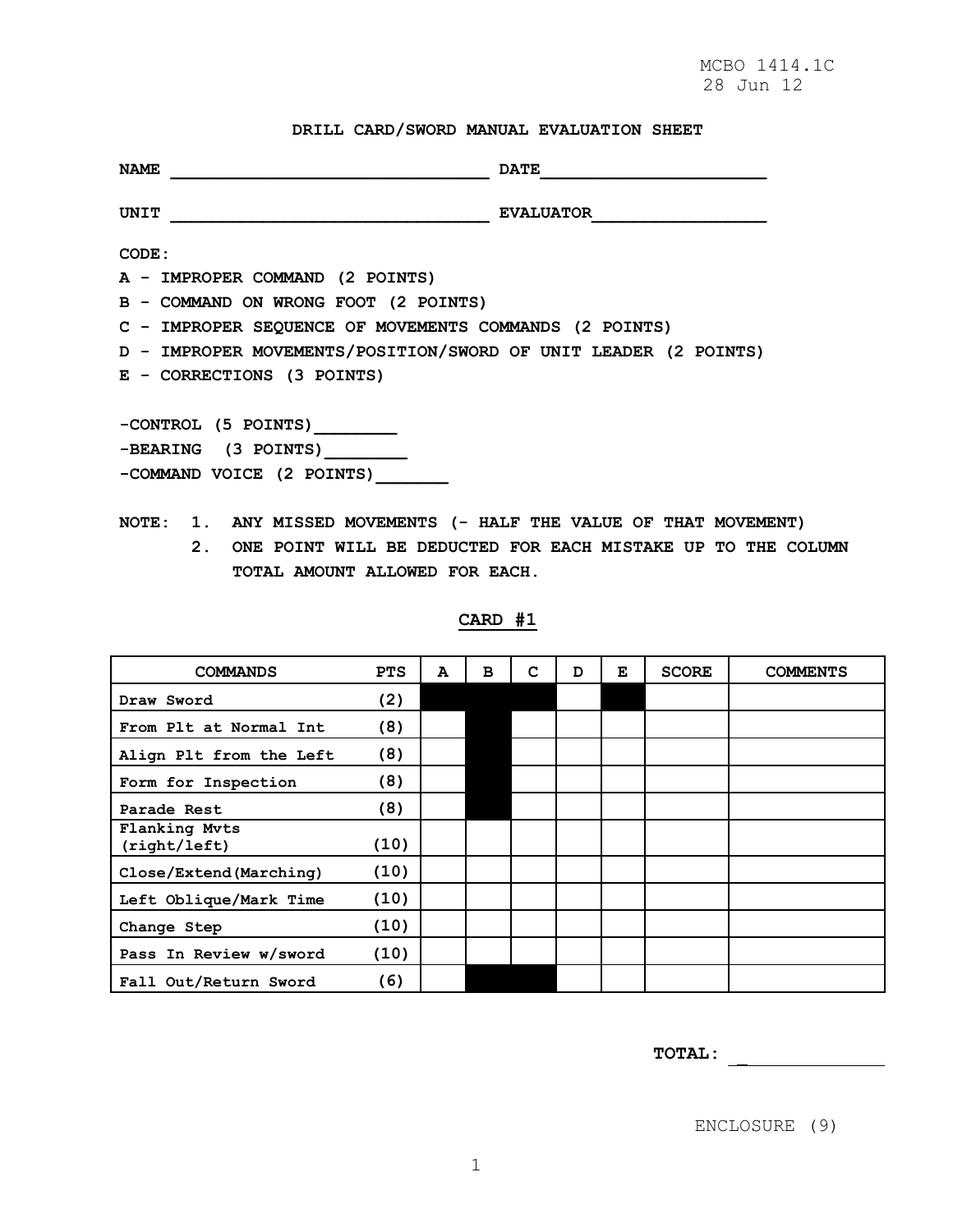# **RILL CARD/SWORD MANUAL EVALUATION SHEET**

| <b>NAME</b>                                                       | <b>DATE</b>                                                  |  |  |  |  |  |  |  |  |  |
|-------------------------------------------------------------------|--------------------------------------------------------------|--|--|--|--|--|--|--|--|--|
| UNIT                                                              | <b>EVALUATOR</b>                                             |  |  |  |  |  |  |  |  |  |
| CODE:                                                             |                                                              |  |  |  |  |  |  |  |  |  |
| A - IMPROPER COMMAND (2 POINTS)                                   |                                                              |  |  |  |  |  |  |  |  |  |
| B - COMMAND ON WRONG FOOT (2 POINTS)                              |                                                              |  |  |  |  |  |  |  |  |  |
| C - IMPROPER SEQUENCE OF MOVEMENTS COMMANDS (2 POINTS)            |                                                              |  |  |  |  |  |  |  |  |  |
| D - IMPROPER MOVEMENTS/POSITION/SWORD OF UNIT LEADER (2 POINTS)   |                                                              |  |  |  |  |  |  |  |  |  |
| E - CORRECTIONS (3 POINTS)                                        |                                                              |  |  |  |  |  |  |  |  |  |
|                                                                   |                                                              |  |  |  |  |  |  |  |  |  |
| -CONTROL (5 POINTS)                                               |                                                              |  |  |  |  |  |  |  |  |  |
| -BEARING (3 POINTS)                                               |                                                              |  |  |  |  |  |  |  |  |  |
| -COMMAND VOICE (2 POINTS)                                         |                                                              |  |  |  |  |  |  |  |  |  |
|                                                                   |                                                              |  |  |  |  |  |  |  |  |  |
| NOTE: 1. ANY MISSED MOVEMENTS (- HALF THE VALUE OF THAT MOVEMENT) |                                                              |  |  |  |  |  |  |  |  |  |
| 2 <sub>1</sub>                                                    | ONE POINT WILL BE DEDUCTED FOR EACH MISTAKE UP TO THE COLUMN |  |  |  |  |  |  |  |  |  |
| TOTAL AMOUNT ALLOWED FOR                                          |                                                              |  |  |  |  |  |  |  |  |  |

 **EACH.**

| <b>COMMANDS</b>               | <b>PTS</b> | A | в | c | D | Е | <b>SCORE</b> | <b>COMMENTS</b> |
|-------------------------------|------------|---|---|---|---|---|--------------|-----------------|
| Draw Sword                    | (2)        |   |   |   |   |   |              |                 |
| Form Plt at Close Int         | (8)        |   |   |   |   |   |              |                 |
| Take Int/Assemble<br>(Left)   | (8)        |   |   |   |   |   |              |                 |
| <b>Facing Movements</b>       | (8)        |   |   |   |   |   |              |                 |
| Parade Rest                   | (8)        |   |   |   |   |   |              |                 |
| Flanking Mvts<br>(right/left) | (10)       |   |   |   |   |   |              |                 |
| Column Left                   | (10)       |   |   |   |   |   |              |                 |
| Rt Oblique/Half Step          | (10)       |   |   |   |   |   |              |                 |
| Close/extend in Column        | (10)       |   |   |   |   |   |              |                 |
| Pass In Review w/sword        | (10)       |   |   |   |   |   |              |                 |
| Fall Out/Return Sword         | (6)        |   |   |   |   |   |              |                 |

# **CARD #2**

ENCLOSURE (9)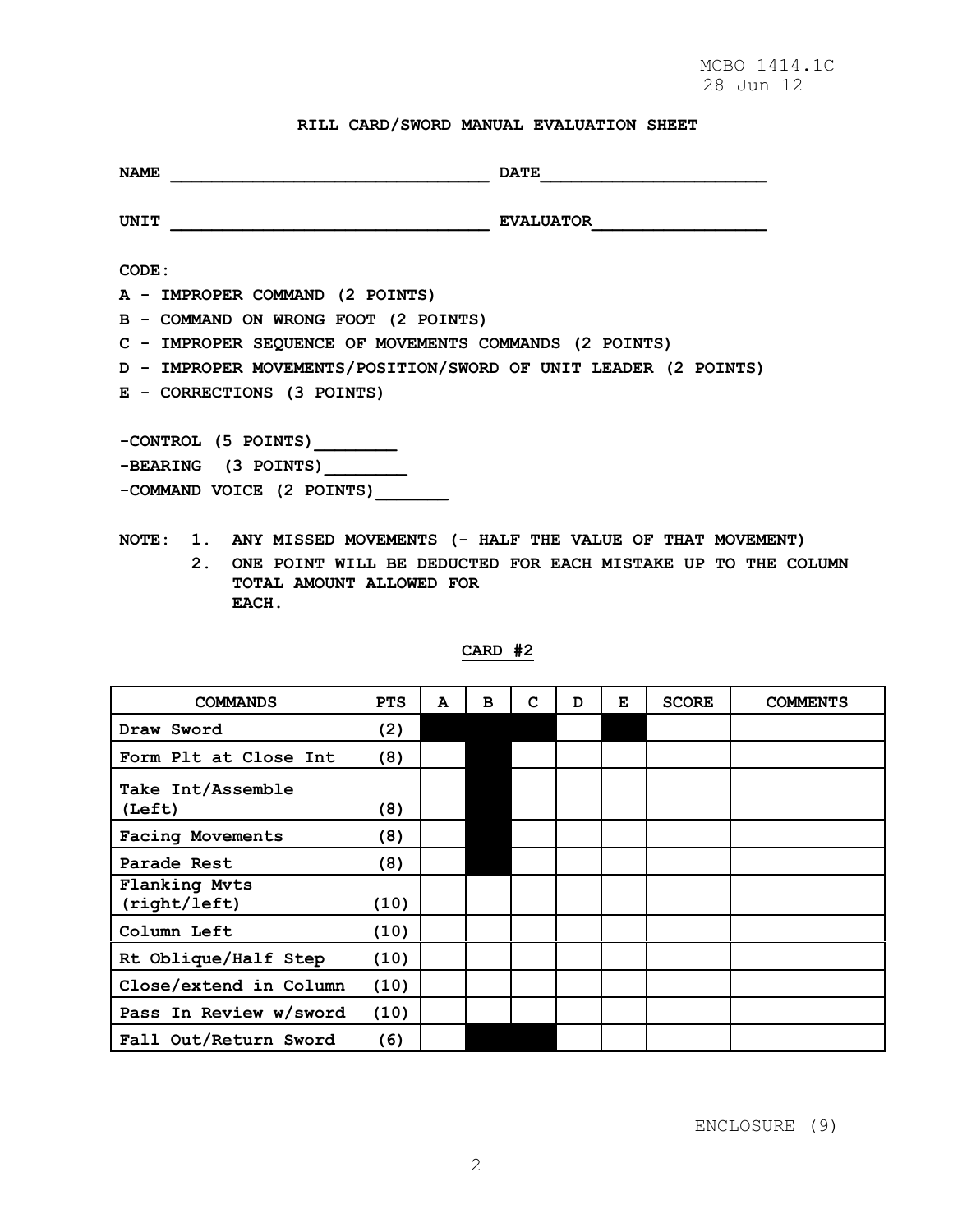MCBO 1414.1C 28 Jun 12 **TOTAL:**

ENCLOSURE (9)

2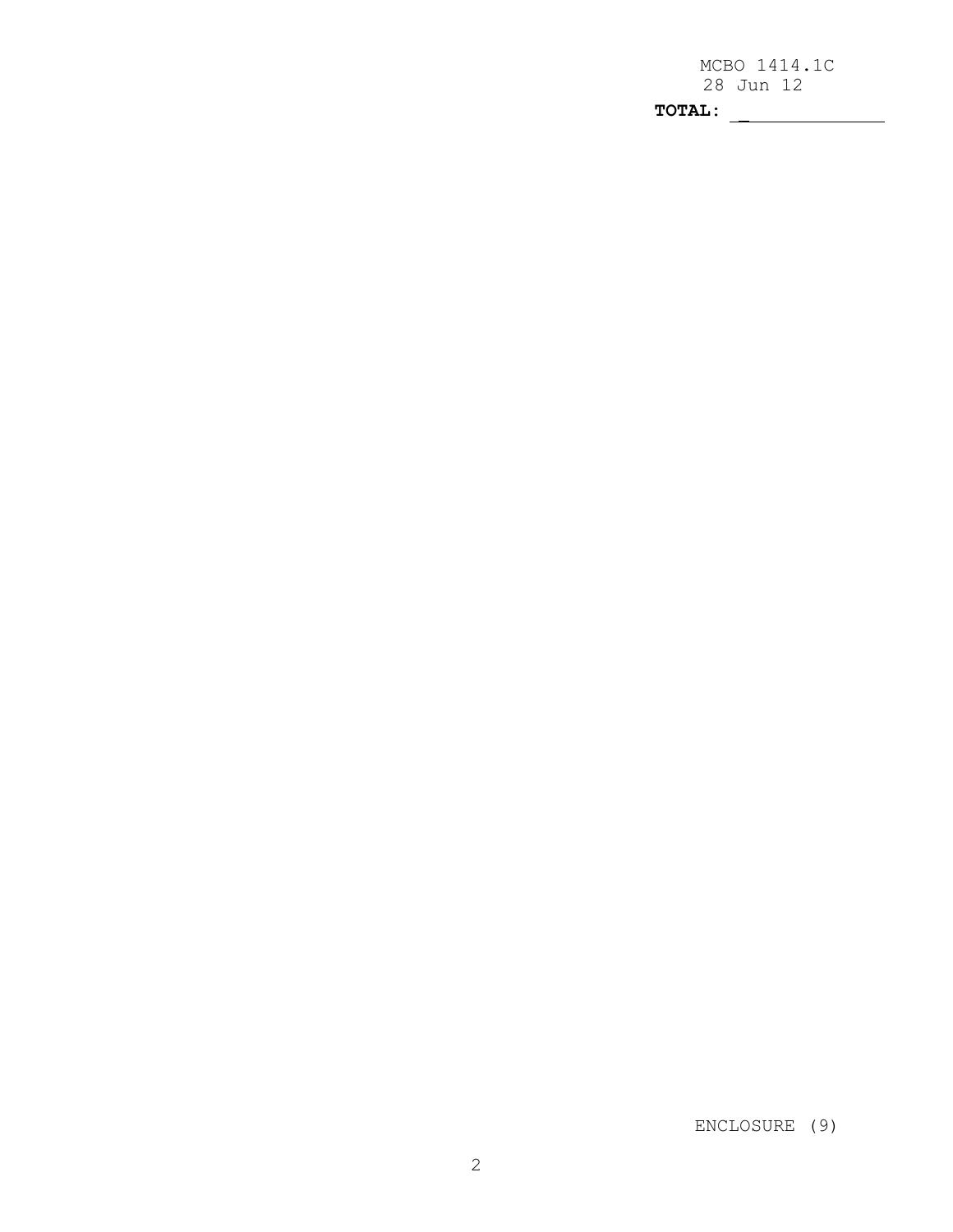# **DRILL CARD/SWORD MANUAL EVALUATION SHEET**

| <b>NAME</b>                                                       | <b>DATE</b>      |  |  |  |  |  |  |  |
|-------------------------------------------------------------------|------------------|--|--|--|--|--|--|--|
| UNIT                                                              | <b>EVALUATOR</b> |  |  |  |  |  |  |  |
| CODE:                                                             |                  |  |  |  |  |  |  |  |
| A - IMPROPER COMMAND (2 POINTS)                                   |                  |  |  |  |  |  |  |  |
| B - COMMAND ON WRONG FOOT (2 POINTS)                              |                  |  |  |  |  |  |  |  |
| C - IMPROPER SEQUENCE OF MOVEMENTS COMMANDS (2 POINTS)            |                  |  |  |  |  |  |  |  |
| D - IMPROPER MOVEMENTS/POSITION/SWORD OF UNIT LEADER (2 POINTS)   |                  |  |  |  |  |  |  |  |
| E - CORRECTIONS (3 POINTS)                                        |                  |  |  |  |  |  |  |  |
|                                                                   |                  |  |  |  |  |  |  |  |
| -CONTROL (5 POINTS)                                               |                  |  |  |  |  |  |  |  |
| -BEARING (3 POINTS)                                               |                  |  |  |  |  |  |  |  |
| -COMMAND VOICE (2 POINTS)                                         |                  |  |  |  |  |  |  |  |
| NOTE: 1. ANY MISSED MOVEMENTS (- HALF THE VALUE OF THAT MOVEMENT) |                  |  |  |  |  |  |  |  |

 **2. ONE POINT WILL BE DEDUCTED FOR EACH MISTAKE UP TO THE COLUMN TOTAL AMOUNT ALLOWED FOR EACH.**

| <b>COMMANDS</b>             | <b>PTS</b> | A | в | C | D | Е | <b>SCORE</b> | <b>COMMENTS</b> |
|-----------------------------|------------|---|---|---|---|---|--------------|-----------------|
| Draw Sword                  | (2)        |   |   |   |   |   |              |                 |
| Form Plt Normal Int         | (8)        |   |   |   |   |   |              |                 |
| Close/extend on Line        | (8)        |   |   |   |   |   |              |                 |
| Parade Rest                 | (8)        |   |   |   |   |   |              |                 |
| Align Plt from Right        | (8)        |   |   |   |   |   |              |                 |
| Rt Oblique/In Place<br>Halt | (8)        |   |   |   |   |   |              |                 |
| Half Step                   | (10)       |   |   |   |   |   |              |                 |
| Mark Time                   | (10)       |   |   |   |   |   |              |                 |
| March to rear X 2           | (10)       |   |   |   |   |   |              |                 |
| Pass In Review w/sword      | (10)       |   |   |   |   |   |              |                 |
| Fall Out/Return Sword       | (6)        |   |   |   |   |   |              |                 |

# **CARD #3**

**TOTAL:**

ENCLOSURE (9)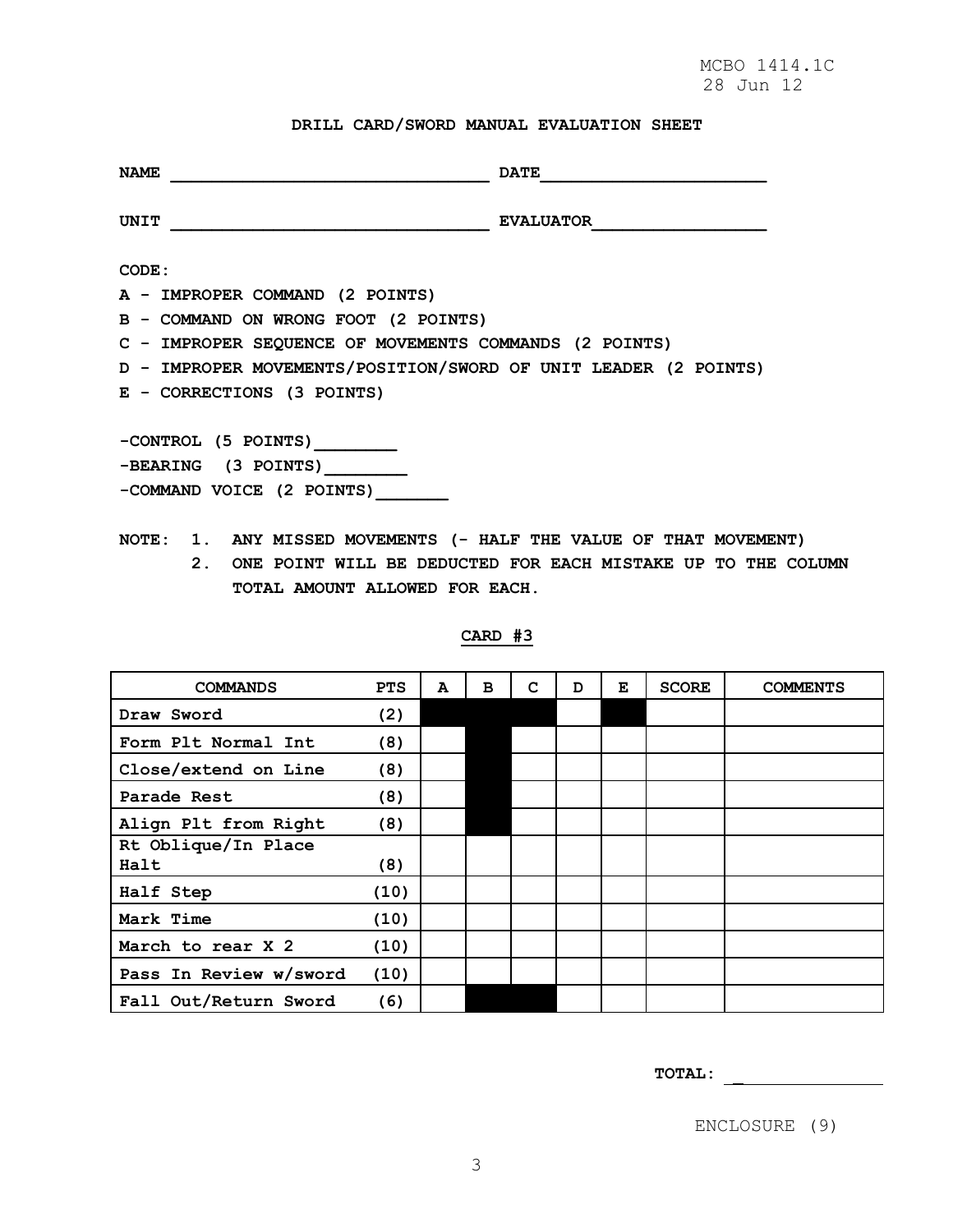# **INDOOR DRILL CARD/ SWORD MANUAL EVALUATION SHEET**

| <b>NAME</b>                                                                                                                                          | <b>DATE</b>      |
|------------------------------------------------------------------------------------------------------------------------------------------------------|------------------|
| UNIT                                                                                                                                                 | <b>EVALUATOR</b> |
| CODE:<br>A - IMPROPER COMMAND (5<br>POINTS)                                                                                                          |                  |
| B - IMPROPER SEQUENCE OF MOVEMENTS (5 POINTS)                                                                                                        |                  |
| C - IMPROPER POSITION OF SWORD (5 POINTS)                                                                                                            |                  |
| -BEARING (5 POINTS)<br>-COMMAND VOICE (5 POINTS)                                                                                                     |                  |
| NOTE: 1. ANY MISSED MOVEMENTS (- HALF THE VALUE OF THAT MOVEMENT)<br>2. MARINE BEING EVALUATED WILL CALL ALL COMMANDS AND<br>EXECUTE SIMULTANEOUSLY. |                  |
| INDOOR CARD 1                                                                                                                                        |                  |
|                                                                                                                                                      |                  |

| <b>COMMANDS</b> | <b>PTS</b> | $\mathbf{A}$ | в | C | <b>SCORE</b> | <b>COMMENTS</b> |
|-----------------|------------|--------------|---|---|--------------|-----------------|
| Draw Sword      | 15         |              |   |   |              |                 |
| Present Sword   | 12         |              |   |   |              |                 |
| Order Sword     | 12         |              |   |   |              |                 |
| Parade Rest     | 12         |              |   |   |              |                 |
| Attention       | 12         |              |   |   |              |                 |
| Pass In Review  | 15         |              |   |   |              |                 |
| Return Sword    | 12         |              |   |   |              |                 |

**TOTAL:**

ENCLOSURE (9)